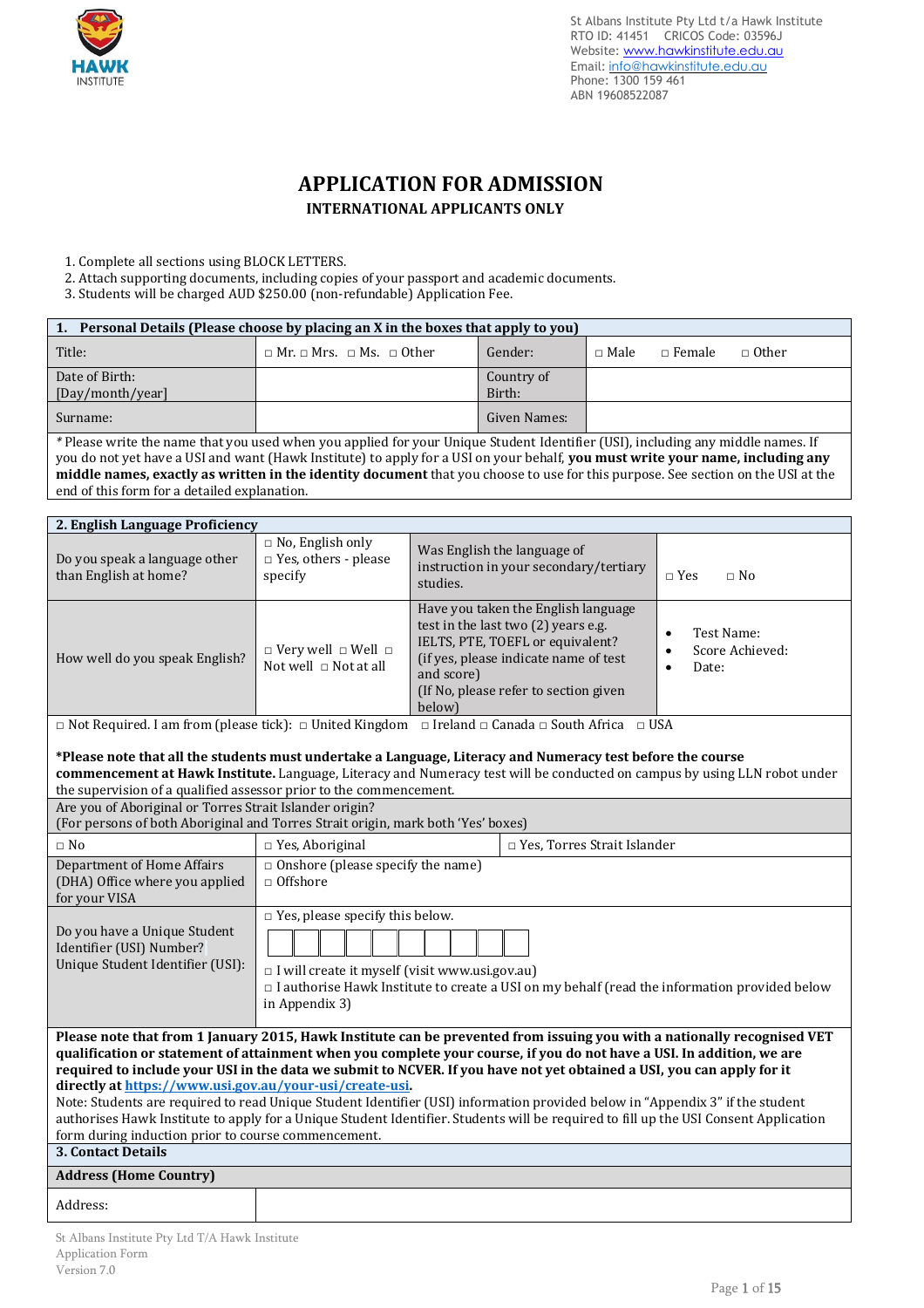

┱

 $\overline{1}$ 

٦

| State/Province:                                                                                                                                                                                                                                                                                                                                                                                                                                               |                                                                                                                     | Country:                       |                             | Post Code:         |  |
|---------------------------------------------------------------------------------------------------------------------------------------------------------------------------------------------------------------------------------------------------------------------------------------------------------------------------------------------------------------------------------------------------------------------------------------------------------------|---------------------------------------------------------------------------------------------------------------------|--------------------------------|-----------------------------|--------------------|--|
| Phone no:                                                                                                                                                                                                                                                                                                                                                                                                                                                     |                                                                                                                     | Email:                         |                             |                    |  |
| <b>Residential Address (Australia)</b>                                                                                                                                                                                                                                                                                                                                                                                                                        |                                                                                                                     |                                |                             |                    |  |
| Address:                                                                                                                                                                                                                                                                                                                                                                                                                                                      |                                                                                                                     |                                |                             |                    |  |
| Suburb:                                                                                                                                                                                                                                                                                                                                                                                                                                                       |                                                                                                                     | State:                         |                             | Post Code:         |  |
| Mobile no:                                                                                                                                                                                                                                                                                                                                                                                                                                                    |                                                                                                                     | Email:                         |                             |                    |  |
| Phone no (home):                                                                                                                                                                                                                                                                                                                                                                                                                                              |                                                                                                                     | Phone<br>work:                 |                             |                    |  |
| Postal Address in Australia (if different from Residential)                                                                                                                                                                                                                                                                                                                                                                                                   |                                                                                                                     |                                |                             |                    |  |
| Address:                                                                                                                                                                                                                                                                                                                                                                                                                                                      |                                                                                                                     |                                |                             |                    |  |
| Suburb:                                                                                                                                                                                                                                                                                                                                                                                                                                                       |                                                                                                                     | State:                         |                             | Post Code:         |  |
| Preferred method: $\Box$ Email                                                                                                                                                                                                                                                                                                                                                                                                                                | $\Box$ Phone                                                                                                        |                                |                             |                    |  |
|                                                                                                                                                                                                                                                                                                                                                                                                                                                               |                                                                                                                     |                                |                             |                    |  |
| <b>Emergency Contact Details</b>                                                                                                                                                                                                                                                                                                                                                                                                                              |                                                                                                                     |                                |                             |                    |  |
| Name of the person:                                                                                                                                                                                                                                                                                                                                                                                                                                           |                                                                                                                     | Relationship to you:           |                             |                    |  |
| Address:                                                                                                                                                                                                                                                                                                                                                                                                                                                      |                                                                                                                     |                                |                             |                    |  |
| Mobile/phone no:                                                                                                                                                                                                                                                                                                                                                                                                                                              |                                                                                                                     | Email Id:                      |                             |                    |  |
| 4. Passport Details:                                                                                                                                                                                                                                                                                                                                                                                                                                          |                                                                                                                     |                                |                             |                    |  |
| Passport no:                                                                                                                                                                                                                                                                                                                                                                                                                                                  |                                                                                                                     | Passport Expiry<br>Date:       |                             |                    |  |
| Country and place of passport<br>issue:                                                                                                                                                                                                                                                                                                                                                                                                                       |                                                                                                                     |                                |                             |                    |  |
| A true copy of your original documents must be provided as part of your application.                                                                                                                                                                                                                                                                                                                                                                          |                                                                                                                     |                                |                             |                    |  |
| 5. Visa Details (if applicable)                                                                                                                                                                                                                                                                                                                                                                                                                               |                                                                                                                     |                                |                             |                    |  |
| VISA Type:                                                                                                                                                                                                                                                                                                                                                                                                                                                    |                                                                                                                     | VISA Subclass:                 |                             |                    |  |
| VISA Number:                                                                                                                                                                                                                                                                                                                                                                                                                                                  |                                                                                                                     | VISA Expiry date:              |                             |                    |  |
| <b>6. Education Agent</b>                                                                                                                                                                                                                                                                                                                                                                                                                                     |                                                                                                                     |                                |                             |                    |  |
| Did you choose any Education<br>Agent? If yes, please fill in the<br>details of the agent referred.                                                                                                                                                                                                                                                                                                                                                           | $\Box$ Yes<br>$\Box$ No                                                                                             | Name of the Agent:             |                             |                    |  |
| Address:                                                                                                                                                                                                                                                                                                                                                                                                                                                      |                                                                                                                     |                                |                             |                    |  |
| Mobile:                                                                                                                                                                                                                                                                                                                                                                                                                                                       |                                                                                                                     | Phone:                         |                             |                    |  |
| Email:                                                                                                                                                                                                                                                                                                                                                                                                                                                        |                                                                                                                     | Agent Stamp (if<br>applicable) |                             |                    |  |
| 7. Overseas Student Health Cover                                                                                                                                                                                                                                                                                                                                                                                                                              |                                                                                                                     |                                |                             |                    |  |
| <b>OSHC Arranged</b>                                                                                                                                                                                                                                                                                                                                                                                                                                          | Yes (Fill up Part A) $\Box$                                                                                         |                                | No (refer to Part B) $\Box$ |                    |  |
| <b>Part A-Insurer Details</b>                                                                                                                                                                                                                                                                                                                                                                                                                                 |                                                                                                                     |                                |                             |                    |  |
| Name of the Insurer:                                                                                                                                                                                                                                                                                                                                                                                                                                          |                                                                                                                     | Member Number:                 |                             | Date of<br>expiry: |  |
| Part B                                                                                                                                                                                                                                                                                                                                                                                                                                                        |                                                                                                                     |                                |                             |                    |  |
| 1. The Australian Government requires all persons entering Australia on a Student Visa to have OSHC.<br>2. The length of your OSHC MUST cover the total length of your course(s).<br>Note: Hawk Institute does not apply for OSHC on behalf of students. Students are required to arrange their own health cover. However,<br>Hawk Institute can assist students in arranging their own OSHC. Please contact Hawk Institute for assistance in arranging OSHC. |                                                                                                                     |                                |                             |                    |  |
| 8. Disability Status (Please choose by placing an X in the boxes that apply to you)                                                                                                                                                                                                                                                                                                                                                                           |                                                                                                                     |                                |                             |                    |  |
|                                                                                                                                                                                                                                                                                                                                                                                                                                                               | Do you consider yourself to have a disability, impairment or long-term condition? $\Box$ Yes<br>$\hfill \Box$<br>No |                                |                             |                    |  |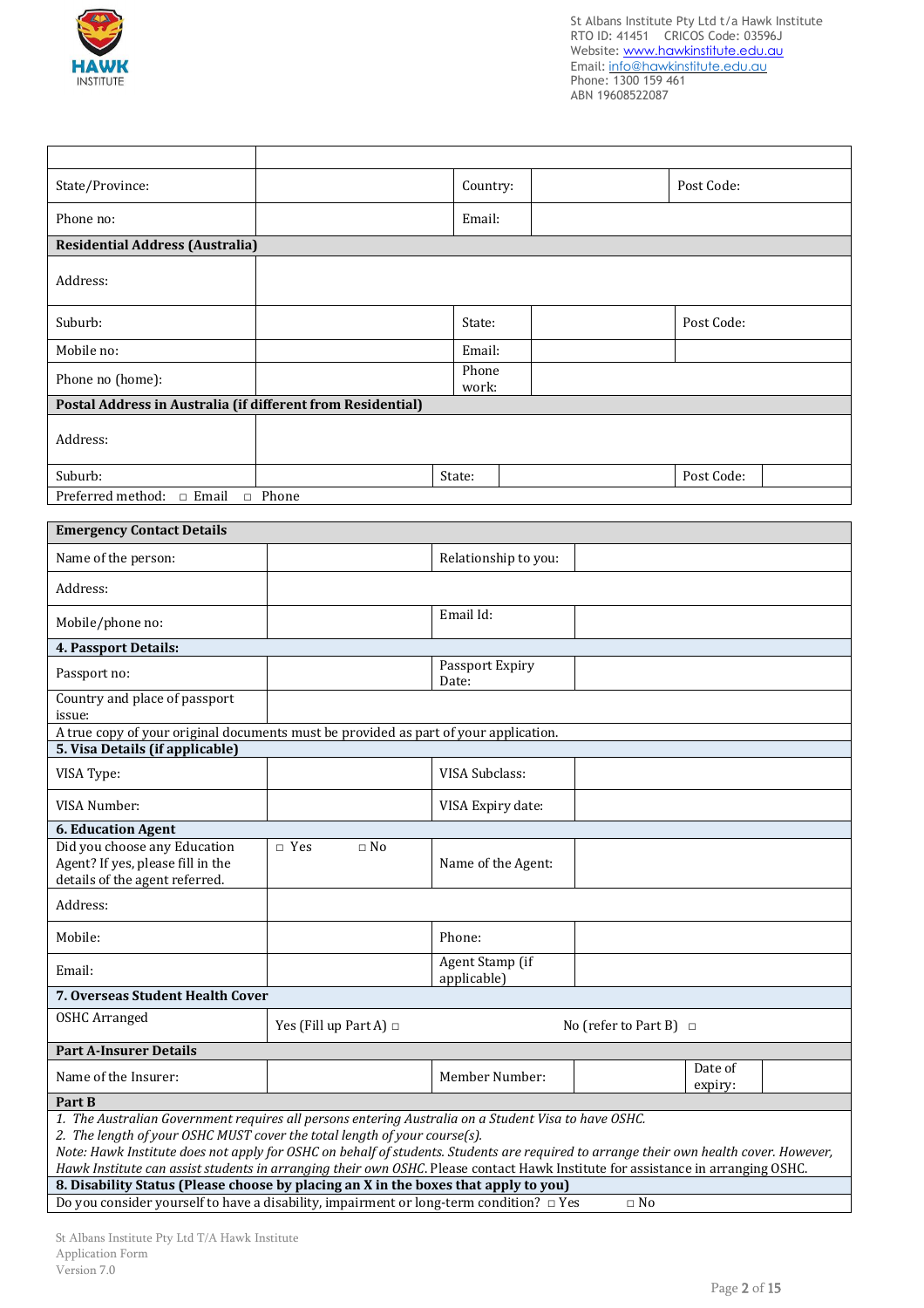

may indicate more than one area:

| $\Box$ Hearing/Deafness.                                                                                                                                       | □ Medical Condition                          |                                                                   |  |  |
|----------------------------------------------------------------------------------------------------------------------------------------------------------------|----------------------------------------------|-------------------------------------------------------------------|--|--|
| $\Box$ Physical                                                                                                                                                | $\Box$ Medical illness                       |                                                                   |  |  |
| $\Box$ Learning<br>$\Box$ Intellectual                                                                                                                         | □ Acquired Brain Impairment<br>$\Box$ Vision |                                                                   |  |  |
| $\Box$ Other                                                                                                                                                   |                                              |                                                                   |  |  |
| If Yes, do you require additional assistance because of this disability or any other support need during your study?                                           |                                              |                                                                   |  |  |
| $\Box$ Yes $\Box$ No                                                                                                                                           |                                              |                                                                   |  |  |
| Please provide details of what support you will require during you study:                                                                                      |                                              |                                                                   |  |  |
|                                                                                                                                                                |                                              |                                                                   |  |  |
|                                                                                                                                                                |                                              |                                                                   |  |  |
|                                                                                                                                                                |                                              |                                                                   |  |  |
|                                                                                                                                                                |                                              |                                                                   |  |  |
|                                                                                                                                                                |                                              |                                                                   |  |  |
|                                                                                                                                                                |                                              |                                                                   |  |  |
| 9. Course Selection (Please choose by placing an X in the boxes that apply to you)                                                                             |                                              |                                                                   |  |  |
| Please be advised that as part of the application process, you will be required to fill up pre-training review form that needs to be                           |                                              |                                                                   |  |  |
| submitted along with the application form.                                                                                                                     |                                              |                                                                   |  |  |
| <b>Intake Applying for:</b>                                                                                                                                    |                                              |                                                                   |  |  |
|                                                                                                                                                                |                                              |                                                                   |  |  |
| <b>Course Code and Name</b>                                                                                                                                    |                                              |                                                                   |  |  |
|                                                                                                                                                                | <b>CRICOS Course</b><br>Code                 | <b>Duration (weeks including holiday breaks)</b>                  |  |  |
|                                                                                                                                                                |                                              |                                                                   |  |  |
|                                                                                                                                                                |                                              |                                                                   |  |  |
|                                                                                                                                                                |                                              |                                                                   |  |  |
| AUR30620 - Certificate III in Light Vehicle Mechanical                                                                                                         |                                              |                                                                   |  |  |
| Technology                                                                                                                                                     | 103652G                                      | 70 weeks of delivery (including holiday breaks)                   |  |  |
|                                                                                                                                                                |                                              |                                                                   |  |  |
| AUR40216-Certificate IV in Automotive Mechanical                                                                                                               | 103024B                                      | 26 weeks of delivery (including holiday breaks)                   |  |  |
| Diagnosis                                                                                                                                                      |                                              |                                                                   |  |  |
| BSB40120 - Certificate IV in Business                                                                                                                          | 107167K                                      | 26 weeks of delivery (including holiday breaks)                   |  |  |
|                                                                                                                                                                |                                              |                                                                   |  |  |
| BSB50120 - Diploma of Business                                                                                                                                 |                                              |                                                                   |  |  |
|                                                                                                                                                                | 107168J                                      | 52 weeks of delivery (including holiday breaks)                   |  |  |
|                                                                                                                                                                |                                              |                                                                   |  |  |
| BSB60120 - Advanced Diploma of Business                                                                                                                        | 107170D                                      | 52 weeks of delivery (including holiday breaks)                   |  |  |
|                                                                                                                                                                |                                              |                                                                   |  |  |
| $\Box$ BSB80120 - Graduate Diploma of Management (Learning)                                                                                                    | 107171C                                      | 52 weeks of delivery (including holiday breaks)                   |  |  |
|                                                                                                                                                                |                                              |                                                                   |  |  |
| General English (Elementary, Pre-Intermediate,                                                                                                                 |                                              |                                                                   |  |  |
| Intermediate, Upper Intermediate)                                                                                                                              | 099412F                                      | 60 weeks of delivery (including holiday breaks)                   |  |  |
| Note: Details of course information can be obtained from our Student handbook or by visiting our website:                                                      |                                              |                                                                   |  |  |
| www.hawkinstitute.edu.au or contact student's administration.                                                                                                  |                                              |                                                                   |  |  |
| Delivery Mode: Face to Face (for all the courses mentioned above)                                                                                              |                                              |                                                                   |  |  |
| Delivery Mode: For AUR (Automotive Qualifications mentioned above): Classroom based theory learning and practical training at                                  |                                              |                                                                   |  |  |
| Automotive workshop<br>Delivery Location: For all qualifications - theory face to face classes in Classroom will be conducted at Level 4, 171 La Trobe Street, |                                              |                                                                   |  |  |
| Melbourne, Victoria - 3000 Australia                                                                                                                           |                                              |                                                                   |  |  |
| For AUR Qualifications: Practical training at Automotive Workshop: 73 Ashley Street, Braybrook, Victoria - 3019                                                |                                              |                                                                   |  |  |
| Please Note: Students are required to attend a minimum 20 scheduled course contact hours per week.                                                             |                                              |                                                                   |  |  |
| Material fee will include handouts and printed materials only. Student must read Hawk Institute's student handbook prior to                                    |                                              |                                                                   |  |  |
| enrolment.                                                                                                                                                     |                                              |                                                                   |  |  |
| 10. Previous qualification achieved (PLEASE DO NOT LEAVE IT BLANK, IT'S MANDATORY)                                                                             |                                              |                                                                   |  |  |
| Have you successfully completed any of the following qualifications in Australia or hold any overseas qualification? If yes, tick any of                       |                                              |                                                                   |  |  |
| the below boxes:                                                                                                                                               |                                              |                                                                   |  |  |
| □ Bachelor's Degree or higher<br>□ Advanced Diploma or associate degree                                                                                        |                                              | $\Box$ Diploma<br>$\Box$ Certificate III<br>$\Box$ Certificate IV |  |  |

If you indicate the presence of a disability, impairment or long-term condition, please select the area(s) in the following list: You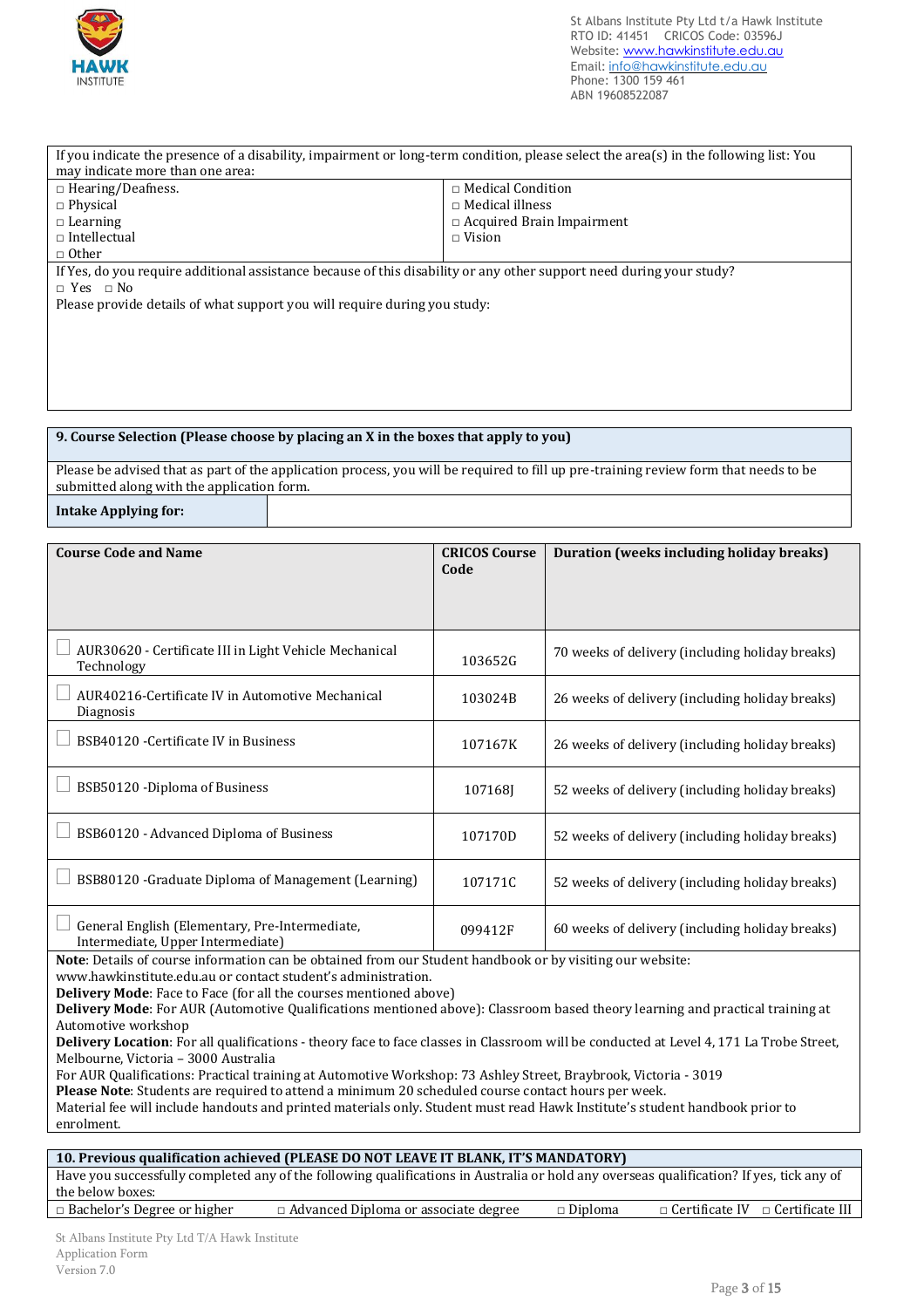

| □ Certificate II<br>$\Box$ Certificate I<br>$\Box$ Other education (including certificates or overseas qualifications not listed above) if others, please specify                          |                                                                                                                                               |  |  |
|--------------------------------------------------------------------------------------------------------------------------------------------------------------------------------------------|-----------------------------------------------------------------------------------------------------------------------------------------------|--|--|
|                                                                                                                                                                                            |                                                                                                                                               |  |  |
|                                                                                                                                                                                            |                                                                                                                                               |  |  |
| 11. Qualification details:                                                                                                                                                                 |                                                                                                                                               |  |  |
| Name of the Institute:                                                                                                                                                                     | Year Awarded:                                                                                                                                 |  |  |
| In the case of overseas qualification, has the qualification been assessed as equivalent to an Australian qualification?                                                                   |                                                                                                                                               |  |  |
| $\Box$ Yes<br>$\Box$ No                                                                                                                                                                    |                                                                                                                                               |  |  |
| Attach documentation including copies of all academic records. Academic records not in English must also be accompanied by a                                                               |                                                                                                                                               |  |  |
| translated copy. If you believe you have relevant work experience, attach details and documentation (e.g. employer reference,                                                              |                                                                                                                                               |  |  |
| curriculum vitae, etc.)                                                                                                                                                                    |                                                                                                                                               |  |  |
| 12. Schooling                                                                                                                                                                              |                                                                                                                                               |  |  |
| What is your highest completed school level? (Tick ONE box only)                                                                                                                           |                                                                                                                                               |  |  |
| $\Box$ Year 12 or equivalent<br>$\Box$ Year 11 or equivalent                                                                                                                               | $\Box$ Year 10 or equivalent                                                                                                                  |  |  |
| $\Box$ Year 9 or equivalent<br>$\Box$ Year 8 or below                                                                                                                                      | $\hfill \Box$ Never attended school                                                                                                           |  |  |
| Are you still enrolled in secondary or senior secondary education?                                                                                                                         | $\Box$ Yes<br>$\Box$ No                                                                                                                       |  |  |
| 13. Employment                                                                                                                                                                             |                                                                                                                                               |  |  |
| Which of the following best describes your current employment status?                                                                                                                      |                                                                                                                                               |  |  |
| $\Box$ Full time employee<br>$\Box$ Part time employee<br>$\Box$ Unemployed-seeking part time work $\Box$ Self-employed - not employing others $\Box$ Not employed -not seeking employment | $\Box$ Unemployed-seeking full time work                                                                                                      |  |  |
| $\Box$ Employed - unpaid worker in a family business                                                                                                                                       | $\Box$ Self-employed – employing others                                                                                                       |  |  |
| Which of the best describes your employment sector?                                                                                                                                        |                                                                                                                                               |  |  |
|                                                                                                                                                                                            |                                                                                                                                               |  |  |
| $\Box$ A - Automotive                                                                                                                                                                      | $\Box$ K - Financial and Insurance                                                                                                            |  |  |
| $\Box$ B - Mining                                                                                                                                                                          | □ L - Rental, Hiring and Real Estate Services                                                                                                 |  |  |
| $\Box$ C - Manufacturing                                                                                                                                                                   | $\Box$ M -Professional, Scientific and Technical Services                                                                                     |  |  |
| $\Box$ D - Electrical, Gas, Water and Waste Services                                                                                                                                       | $\Box$ N - Administrative and Support Services                                                                                                |  |  |
| $\Box$ E - Construction                                                                                                                                                                    | $\Box$ O - Public Administration and Safety                                                                                                   |  |  |
| $\Box$ F - Wholesale Trade                                                                                                                                                                 | $\Box$ P - Education and Training                                                                                                             |  |  |
| $\Box$ G - Retail Trade                                                                                                                                                                    | $\Box$ Q - Health Care and Social Assistances                                                                                                 |  |  |
| $\Box$ H - Accommodation and Food Services                                                                                                                                                 | $\Box$ R - Arts and Recreation Services                                                                                                       |  |  |
| Agriculture, Forestry and Fishing                                                                                                                                                          | $\square$ S - Other Services, please specify position: _____                                                                                  |  |  |
| $\Box$ J - Information Media and Telecommunications                                                                                                                                        |                                                                                                                                               |  |  |
| Services                                                                                                                                                                                   |                                                                                                                                               |  |  |
|                                                                                                                                                                                            |                                                                                                                                               |  |  |
| 14. Recognition of Prior Learning/Credit Application<br>Would you like to make an application for RPL/ Credit transfer?                                                                    | $\Box$ Yes<br>$\Box$ No                                                                                                                       |  |  |
| If you are seeking credit transfer/recognition of prior learning, you must attach translated (English) copies of the course                                                                |                                                                                                                                               |  |  |
|                                                                                                                                                                                            | outline/syllabus and other relevant documents such as academic transcripts, graduation certificates, grading system information, etc.,        |  |  |
| so that Hawk Institute can assess your eligibility for credit recognition. Also attach copies of previous relevant qualifications or                                                       |                                                                                                                                               |  |  |
| experience. Complete the RPL/CT Form available online at Hawk Institute's website or at Hawk Institute reception.                                                                          |                                                                                                                                               |  |  |
| Kindly refer to CT and RPL policy available on www.hawkinstitute.edu.au under policies section for more information.                                                                       |                                                                                                                                               |  |  |
|                                                                                                                                                                                            |                                                                                                                                               |  |  |
| <b>15. Accommodation Requirements</b>                                                                                                                                                      |                                                                                                                                               |  |  |
| Do you require assistance in finding accommodation options?                                                                                                                                | $\Box$ Yes<br>$\Box$ No                                                                                                                       |  |  |
|                                                                                                                                                                                            |                                                                                                                                               |  |  |
| If yes, please specify below.                                                                                                                                                              |                                                                                                                                               |  |  |
| What type of accommodation arrangements would you like?                                                                                                                                    | $\Box$ Shared<br>$\Box$ Private                                                                                                               |  |  |
| Please note that Hawk Institute's Student support officer can assist students in finding accommodation by conducting an online                                                             |                                                                                                                                               |  |  |
| search, suggesting accommodation sites, real estate agents in a particular area, however, Hawk Institute doesn't provide                                                                   |                                                                                                                                               |  |  |
| accommodation to its students.                                                                                                                                                             |                                                                                                                                               |  |  |
|                                                                                                                                                                                            |                                                                                                                                               |  |  |
| Do you require assistance for Airport pickup?                                                                                                                                              | $\Box$ Yes<br>$\Box$ No                                                                                                                       |  |  |
|                                                                                                                                                                                            | Hawk Institute provides airport pick up. Students are required to fill the Airport Pick up form available on Hawk Institute's website or      |  |  |
|                                                                                                                                                                                            | students can email their request for Airport pick up at apply@hawkinstitute.edu.au. Students are requested to contact Hawk Institute          |  |  |
|                                                                                                                                                                                            | at 1300 159 461 for any other information. Airport pick up fees: AU\$100. Kindly contact us in advance (preferably 5 working days) to         |  |  |
| avoid any inconvenience.                                                                                                                                                                   |                                                                                                                                               |  |  |
|                                                                                                                                                                                            | There is a help desk available at the airport for international students to assist students in finding suitable airport pick up services e.g. |  |  |
| UBER, Sky Bus and taxi services.                                                                                                                                                           |                                                                                                                                               |  |  |
| Any other additional information:                                                                                                                                                          |                                                                                                                                               |  |  |
|                                                                                                                                                                                            |                                                                                                                                               |  |  |
| 16. Marketing                                                                                                                                                                              |                                                                                                                                               |  |  |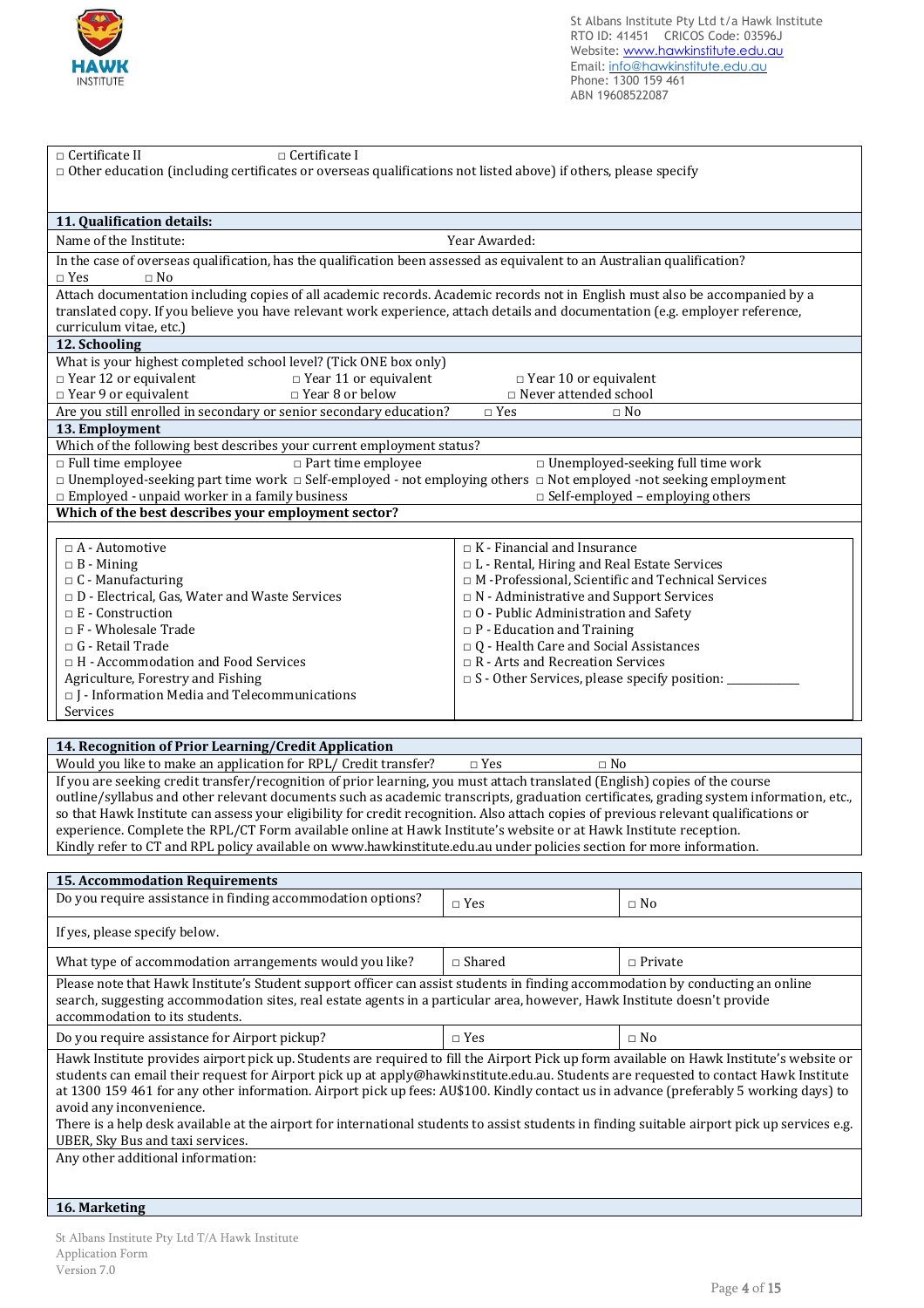

How did you find out about this course?

□ Advertisement □ Newspaper □ Internet □ Friends □ Search engines/Google □ Other, specify:

| <b>17. Payment Details</b>                                                                       |                                                                                        |                        |                                                                                |  |  |
|--------------------------------------------------------------------------------------------------|----------------------------------------------------------------------------------------|------------------------|--------------------------------------------------------------------------------|--|--|
|                                                                                                  | $\Box$ Payment by Credit Card (Please fill in the credit authorisation form)           |                        |                                                                                |  |  |
|                                                                                                  | Note: 2% surcharge is charged on every transaction for the payment made by credit card |                        |                                                                                |  |  |
|                                                                                                  | $\Box$ Bank Cheque made payable to Pty Ltd (Hawk Institute)                            |                        |                                                                                |  |  |
|                                                                                                  | $\Box$ Bank Transfer to be made to the following bank account:                         |                        |                                                                                |  |  |
| Account Name:                                                                                    | St Albans Institute                                                                    |                        |                                                                                |  |  |
| Account Number:                                                                                  | 1030-2286                                                                              | <b>BSB Account No:</b> | 063-779                                                                        |  |  |
| Swift Code:                                                                                      | CTBAAU2S                                                                               |                        |                                                                                |  |  |
| <b>Bank Name:</b>                                                                                | Commonwealth Bank                                                                      |                        |                                                                                |  |  |
| Bank Address:                                                                                    | 221/4 Main Street, Point Cook State, Victoria-3030                                     |                        |                                                                                |  |  |
|                                                                                                  | <b>18. Application Checklist</b>                                                       |                        |                                                                                |  |  |
| $\Box$ Completed all sections of this application                                                |                                                                                        |                        | $\Box$ Attached copies of your English proficiency                             |  |  |
|                                                                                                  | $\Box$ Attached relevant employment documentation                                      |                        | $\Box$ Attached any other relevant documentation                               |  |  |
| $\Box$ Attached copies of your passport                                                          |                                                                                        |                        | $\Box$ Read all the important information provided along with this application |  |  |
|                                                                                                  | form in Appendix 2<br>$\Box$ Attached copies of your qualifications                    |                        |                                                                                |  |  |
| $\Box$ Filled up PTR questions attached along with the<br>$\Box$ Read and signed the declaration |                                                                                        |                        |                                                                                |  |  |
| application for as Appendix 1                                                                    |                                                                                        |                        |                                                                                |  |  |

# NOTE:

**For VET Qualifications:** Hawk Institute is required to report student to the Department of Home Affairs based on unsatisfactory course progress for two consecutive study periods. Students must maintain competency in 50% or more units for satisfactory course progress in each study period and attend their classes regularly as the attendance and course progress will be monitored regularly. Students will not be reported on the basis of attendance. But Low attendance might lead to unsatisfactory course progress which will lead to you being reported to the Department of Home Affairs. Kindly go through Appendix 2 given below and student's handbook for detailed information on Attendance and Course progress.

**For General English:** Hawk Institute is required to report students to the Department of Home Affairs based on unsatisfactory Attendance. Students must maintain a minimum of 80% attendance.

All prospective students are required to familiarise themselves with the Enrolment policy and procedures (available in the Enrolment Kit) and Student handbook for detailed information about the campus, facilities, equipment, learning resources, fee payable and fee payment, grounds on which enrolment may be deferred, suspended or cancelled, course progress and attendance requirements, complaints and appeals, Hawk Institute's policies and procedures etc. This will be available on Hawk Institute's website www.hawkinstitute.edu.au or student's handbook.

# **Student Declaration and Consent**

❑ I declare that the information provided on this form and supporting documentation is true and correct.

❑ I have read and understood the information in handbook/prospectus including Entry requirements, Privacy policy, Refund policy, Course progress and attendance policy, Complaints and appeals policy and procedures of Hawk Institute provided to me along with this application form.

❑ I consent to the collection, use and disclosure of my personal information in accordance with the Privacy Notice.

❑ I have read and understood Hawk Institute's Enrolment policy and procedures. (Available on Hawk Institute's website www.hawkinstitute.edu.au and student's handbook)

❑ I acknowledge that the provision of incorrect information or documentation or the withholding of information or documentation relating to my application may result in the cancellation of my enrolment.

❑ I confirm that I have been fully advised of the fees, cancellation and refund conditions and I agree to be a student at Hawk Institute

❑ I have read and understood important information (Appendix 2) provided to me along with this application form.

# **STUDENT SIGNATURE**

Student..………………………………………………………………………………………….. … Date ……………………………………………………………………………….

*Note: Students are responsible for keeping a copy of written agreements as supplied by Hawk Institute, and receipts of any payments of tuition fees or non-tuition fees.*

## **Appendix 1**

**Pre-Training Review (PTR)** The Pre-Training Review (PTR) is conducted prior to the enrolment into your course of studies to ensure that the training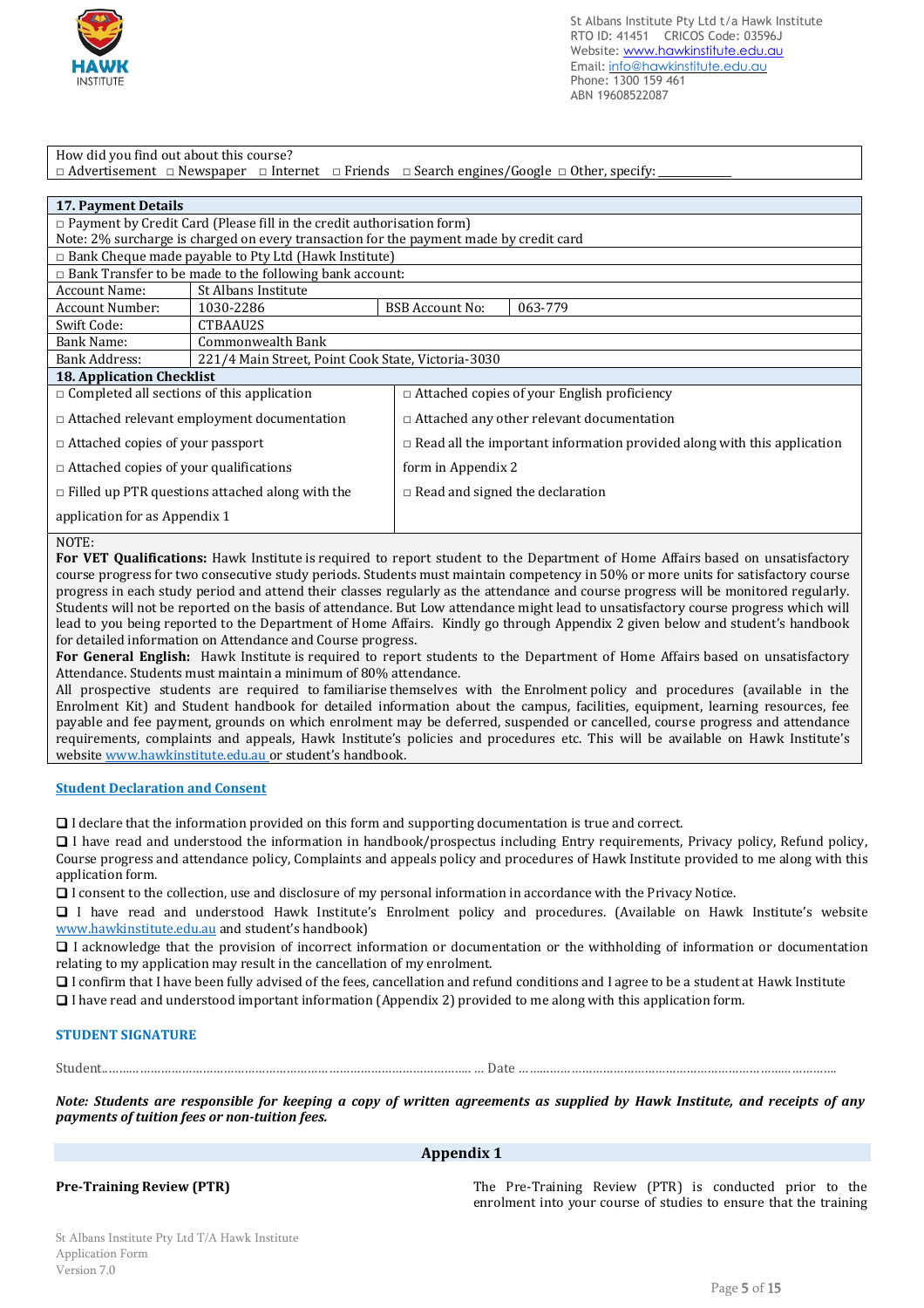

and assessment provided by Hawk Institute is able to meet the student's individual needs.

Before we make an offer, Hawk Institute is required to review student's current competencies, student needs, English level, \*support requirements and oral communication skills, in order to enrol them in the most appropriate course to achieve their intended outcomes.

\*Refer to Hawk Institute's Student support and welfare policy for more information on the support services provided by the institute.

The pre-training review ensures that Hawk Institute:

- understands the student's reasons for undertaking the course
- ensures the suitability of the training for the students
- Understands the student's current competencies and therefore provides opportunities for these to be assessed.
- Provides students with information necessary for them to make enrolment decision and to ensure that students reasons for undertaking qualification with Hawk Institute aligns with their previous experience in particular sector (If any), educational and career goals.
- Identifies possible Recognition of Prior Learning (RPL) and/or Credit Transfer (CT), student's English level, oral communication skills, knowledge on Language Literacy and Numeracy skills.
- check if the training and assessment strategies employed to deliver the course suits the student's needs, and
- Provides relevant support required for the student to succeed in the course.

### **Guidelines for PTR-To be filled up by Students**

- 1. Students are required to fill up this PTR form.
- 2. Students are required to read all the details of their course, policies and procedures of the Institute before filling up the answers and complete all the answers of this PTR form in a true and correct manner. Information<br>can be made available from the Student available from the Handbook/Student Prospectus and/or website.
- 3. Enrolment officer or representative will conduct PTR Interview via Telephonic Conversation or via Face to Face.
	- **PTR Interview conducted via Telephone**-If PTR Interview is conducted via telephone, Enrolment officer or representative will call the student and check student's identity like name, date of birth and/or course undertaken to ensure that the student has genuinely completed the information by himself/herself. For telephonic Conversation, a communication log will be retained as an evidence of student declaration in lieu of the student's physical signature e.g. through E-mail, call notes, etc. Response of the discussion will be recorded by the Enrolment officer or representative.
	- **PTR Interview conducted Face to Face-** During face to face PTR interview, Enrolment Officer or representative will verify with the student if all the answers have been completed by the student. Discussion notes will be maintained and recorded.
- 4. During both Telephonic and/or Face to face PTR Interview, Enrolment officer or representative will verify the answers provided by the student and check:

St Albans Institute Pty Ltd t/a Hawk Institute RTO ID: 41451 CRICOS Code: 03596J Website: www.hawkinstitute.edu.au Email: [info@hawkinstitute.edu.au](mailto:info@hawkinstitute.edu.au) Phone: 1300 159 461 ABN 19608522087

- if the student is aware of the policies, procedures and other information necessary for the students.
- if the student has received true and accurate information and if they are suitable to undertake the course/s.
- 5. Enrolment officer or representative will ensure that PTR form received along with the application form is completed by the student intending to apply for the course.
- 6. **If students have not received sufficient information i.e.** are not aware of the policies, procedures and other information necessary for students to make enrolment decision to study at Hawk Institute, Enrolment officer or representative will provide necessary information to the student required to make enrolment decision.
- 7. *For example: If students have answered "No" or have not answered the questions in the PTR form,*  Enrolment officer or representative will provide students with true and accurate information so that students can make an informed decision about their enrolment in the courses at Hawk Institute.
- 8. While conducting PTR, Enrolment officer or representative will take information from the Application form and Pre training review form to identify any support and needs required by the student which includes (but is not limited to) disability support, RPL/CT, English language support, etc.
- 9. At the final stage of the PTR, the Enrolment officer or representative will fill up the pre training evaluation checklist to ensure that the student is enrolled in a course suitable to his/her needs, abilities, and study/career goals, and to recommend appropriate learning or other support.

**Please Note**: Enrolment officer will take holistic approach while assessing student's answers during Pre-Training Review by ensuring that all the answers provided by students aligns with their educational and future goals.

If student's answer does not align with the student's educational or future goals, Enrolment officer or representative will have a thorough discussion with the student and offer him support or guidance if required.

Student will not be given admission if student's stated reasons for undertaking course does not align with his/her future plan and/or previous experience in that particular area (if any).

### **Application Rejection**

Student's Application will be rejected if:

- Student does not have the appropriate work experience, level of skills and the ability to undertake the course successfully.
- Enrolment in the course is not aligned with the student's educational goals, work/career goals and/or previous experience in that particular area (if any).
- Student does not meet the entry requirements specified for the course including English requirements, academic requirements, age, and does not have the ability to undertake this course successfully.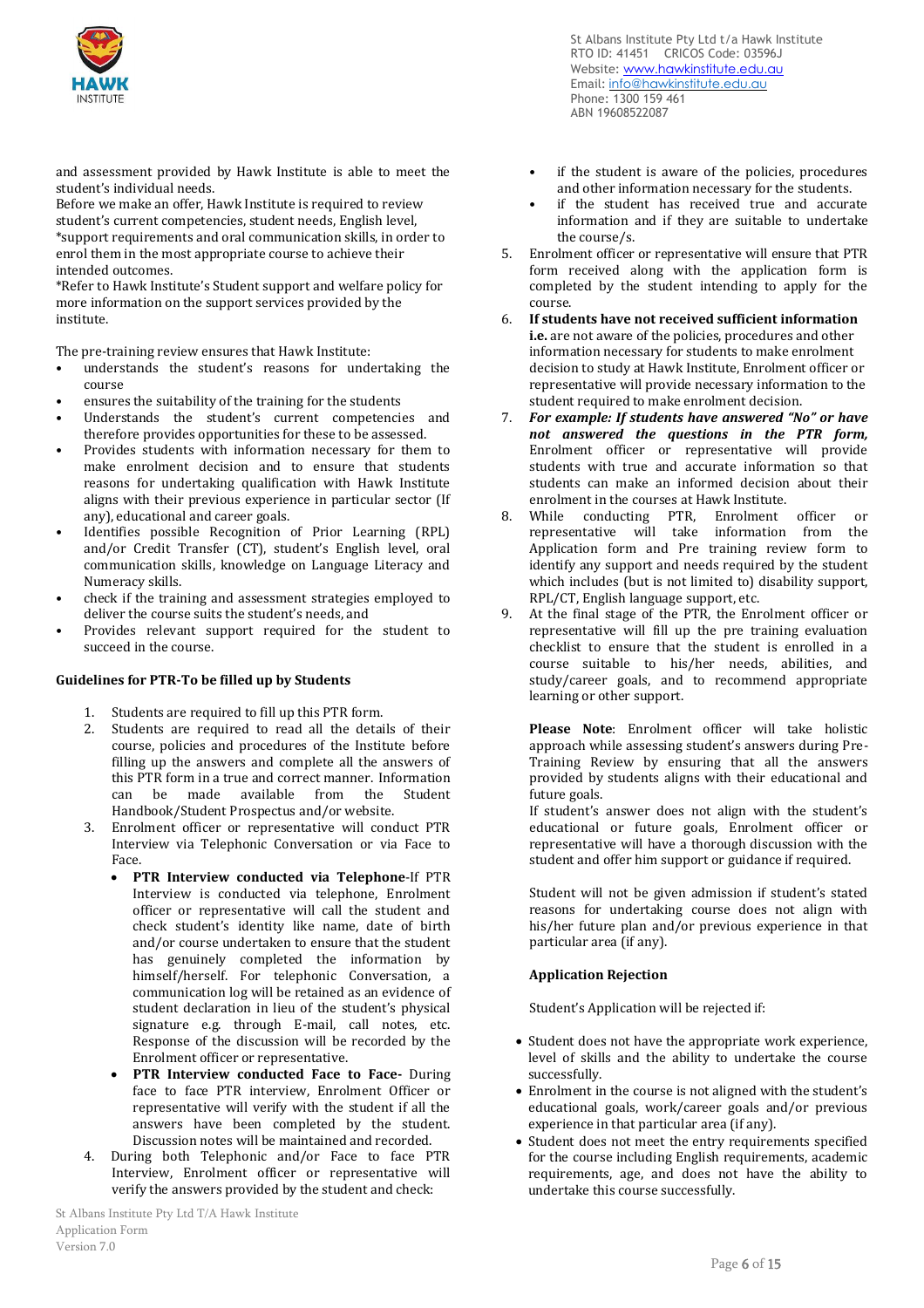

St Albans Institute Pty Ltd t/a Hawk Institute RTO ID: 41451 CRICOS Code: 03596J Website: www.hawkinstitute.edu.au Email: [info@hawkinstitute.edu.au](mailto:info@hawkinstitute.edu.au) Phone: 1300 159 461 ABN 19608522087

• Student does not have appropriate listening and oral communication skills as interpreted during PTR Interview.

| Do you have access to            | Where to  | <b>Yes</b> | N <sub>0</sub> |
|----------------------------------|-----------|------------|----------------|
| enough information to            | find this | (Please    | (Plea          |
| make an informed                 | informat  | tick the   | se             |
| decision about your              | ion       | relevan    | tick           |
| enrolment in this course         |           | t box)     | the            |
| at Hawk Institute? Let us        |           |            | relev          |
| know if you have                 |           |            | ant            |
| questions or need more           |           |            | box)           |
| information                      |           |            |                |
| Entry requirements for your      |           |            |                |
| proposed course                  |           |            |                |
| Material and equipment           |           |            |                |
| required (for all                |           |            |                |
| qualifications) For AUR          |           |            |                |
|                                  |           |            |                |
| <b>Qualifications: physical</b>  |           |            |                |
| fitness requirement              |           |            |                |
| Content of your proposed         |           |            |                |
| course                           |           |            |                |
| Duration of your proposed        |           |            |                |
| course including holidays        |           |            |                |
| Delivery location                |           |            |                |
|                                  |           |            |                |
| Whether or not your course       |           |            |                |
| includes a work placement        | Student   |            |                |
| Delivery method (i.e. class      | Handboo   |            |                |
| /face-to-face/ online,           | k/prospe  |            |                |
| combination, practical           | ctus      |            |                |
| training)                        | www.ha    |            |                |
| How assessment will be           | wkinstitu |            |                |
| conducted during your            | te.edu.au |            |                |
| course                           |           |            |                |
| The requirement for you to       |           |            |                |
| undertake an assessment of       |           |            |                |
| your language, literacy and      |           |            |                |
| numeracy (LLN) skills prior      |           |            |                |
| to the commencement to           |           |            |                |
| determine any support            |           |            |                |
| needs you may have during        |           |            |                |
| your study.                      |           |            |                |
| *LLN test will be conducted      |           |            |                |
|                                  |           |            |                |
| on campus using LLN Robot        |           |            |                |
| under the supervision of a       |           |            |                |
| qualified assessors.             |           |            |                |
|                                  |           |            |                |
| Are you aware about the          |           |            |                |
| institute's policies and         |           |            |                |
| procedures including RPL,        |           |            |                |
| internal and external            |           |            |                |
| complaints procedures, appeals   |           |            |                |
| processes?                       |           |            |                |
| Are you aware that the           |           |            |                |
| availability of complaints and   |           |            |                |
| appeals processes or any such    |           |            |                |
| agreement does not remove        |           |            |                |
| your rights to take action under |           |            |                |
| the Australia's consumer         |           |            |                |
|                                  |           |            |                |

Enrolment officer will inform the student before cancelling and discuss reasons for cancellation. Students are requested to fill all the questions provided in the form below. If any doubt arises, please contact Hawk Institute administration on 1300 159 461.

| Did you get information        |  |
|--------------------------------|--|
| about indicative course-       |  |
| related fees incurred          |  |
| throughout the course,         |  |
| applicable fund withdrawal     |  |
| policies (refund), course      |  |
| progress/attendance            |  |
| monitoring policy,             |  |
| satisfactory academic          |  |
| performance, assessment        |  |
| information and methods?       |  |
| "Course progress and           |  |
| Attendance" requirements,      |  |
| procedures for monitoring      |  |
| attendance and course          |  |
| progress.                      |  |
| *Course progress: Students     |  |
| must maintain satisfactory     |  |
| course progress                |  |
| requirements <i>i.e.</i> to be |  |
| successful in completing or    |  |
| demonstrating competency       |  |
| in at least 50% of the units   |  |
| as course requirements in      |  |
| any study period to achieve    |  |
| minimum competency level.      |  |
| *Attendance requirements:      |  |
| Students must maintain         |  |
| satisfactory attendance i.e.   |  |
| maintain a minimum of          |  |
| 80% of the attendance.         |  |
| Did you get information        |  |
| about the grounds upon         |  |
| which your enrolment or        |  |
| course may be deferred,        |  |
| suspended or cancelled?        |  |

| protection laws?               |  |  |
|--------------------------------|--|--|
|                                |  |  |
| Are you aware about your       |  |  |
| obligations in regard to study |  |  |
| hours commitment, course       |  |  |
| progress and attendance        |  |  |
| requirements to successfully   |  |  |
| complete your chosen course &  |  |  |
| the conditions under which you |  |  |
| might be reported to the       |  |  |
| Department of Home Affairs     |  |  |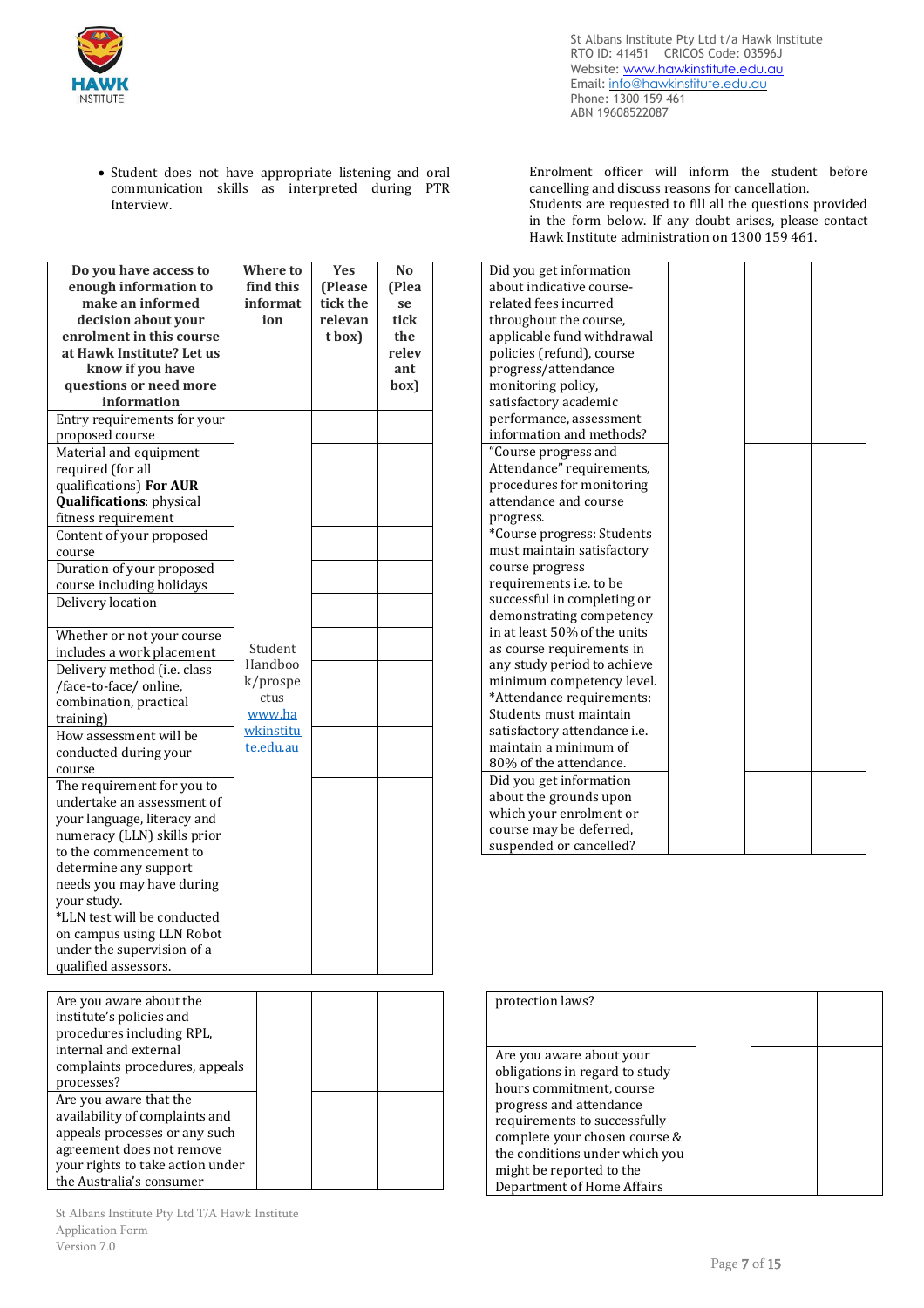

| (DHA).                                                        |                                                                                                                                    |  |  |  |  |
|---------------------------------------------------------------|------------------------------------------------------------------------------------------------------------------------------------|--|--|--|--|
|                                                               |                                                                                                                                    |  |  |  |  |
|                                                               |                                                                                                                                    |  |  |  |  |
|                                                               |                                                                                                                                    |  |  |  |  |
| Have you been advised that, as                                |                                                                                                                                    |  |  |  |  |
| part of the view or audit of your                             |                                                                                                                                    |  |  |  |  |
| training, you may:                                            |                                                                                                                                    |  |  |  |  |
| Receive a survey from the<br>a.                               |                                                                                                                                    |  |  |  |  |
| National Centre for                                           |                                                                                                                                    |  |  |  |  |
| Vocational Education                                          |                                                                                                                                    |  |  |  |  |
| Research (NCVER) and/or<br>an invitation to take part in      |                                                                                                                                    |  |  |  |  |
| a project endorsed by a                                       |                                                                                                                                    |  |  |  |  |
| funding body.                                                 |                                                                                                                                    |  |  |  |  |
| b.<br>Be contacted by someone                                 |                                                                                                                                    |  |  |  |  |
| authorised by the funding                                     |                                                                                                                                    |  |  |  |  |
| body and/or the Regulator                                     |                                                                                                                                    |  |  |  |  |
| to talk to you about your                                     |                                                                                                                                    |  |  |  |  |
| training                                                      |                                                                                                                                    |  |  |  |  |
| Would you like further information on any of the items listed |                                                                                                                                    |  |  |  |  |
| above?                                                        |                                                                                                                                    |  |  |  |  |
|                                                               |                                                                                                                                    |  |  |  |  |
|                                                               |                                                                                                                                    |  |  |  |  |
| Are you willing to commit to undertake a minimum of 20 hours  |                                                                                                                                    |  |  |  |  |
| of study and work-related assessments as this qualification   |                                                                                                                                    |  |  |  |  |
| requires minimum 20 hours of study per week?                  |                                                                                                                                    |  |  |  |  |
|                                                               |                                                                                                                                    |  |  |  |  |
|                                                               |                                                                                                                                    |  |  |  |  |
|                                                               |                                                                                                                                    |  |  |  |  |
|                                                               | Enrolment Officer will contact the students if students feel that<br>they have not been provided enough information or if students |  |  |  |  |
| are not aware of it.                                          |                                                                                                                                    |  |  |  |  |
| *Please give us a call on 1300 159 461 or send an email on    |                                                                                                                                    |  |  |  |  |
|                                                               | apply@hawkinstitute.edu.au if you are facing any problem*                                                                          |  |  |  |  |
|                                                               |                                                                                                                                    |  |  |  |  |
| Suitability of this course for you                            |                                                                                                                                    |  |  |  |  |
|                                                               |                                                                                                                                    |  |  |  |  |
| <b>Reasons for Study</b><br>1.                                |                                                                                                                                    |  |  |  |  |

## o To get a job

- o To get a better job or promotion
- o It was a requirement of my job
- o To develop my existing business
- o To start my own business
- o To try for a different career
- o To get into another course of study
- o I wanted extra skills for my job
- o For personal interest or self-development
- o To get skills for community/voluntary work
- o Others

In case of others, please state the reason:

### **2. How is this course able to help you in your future career prospective?**

# **3. What previous experience have you had in an area/ industry directly related to this course?**

- **4. Why did you choose Hawk Institute as your desired course provider for this course?**
- 5. **Do you require any kind of support in English language proficiency? If yes, please specify what kind of support?**  \*Students are requested to fill up the questions related to English language proficiency mentioned in the application form-Section 2
- **6. Do you require any kind of support? If yes, please specify what kind of support?**

**7. Mode of Study/Learning Style:** Thinking about how you'll best learn, which method will suit you the best?

□ Classroom based face-to-face □ Workplace experience □ Mixed-mode of online learning and face to face □ Practical Training □ Others, please specify

| 8. Computer and Internet Skills                                                                                      | <b>Yes</b> | N٥ |
|----------------------------------------------------------------------------------------------------------------------|------------|----|
| Do you have regular access to computer<br>devices and the internet?                                                  |            |    |
| Do you use MS Office applications, e.g.<br>Microsoft Word, Power-point etc?                                          |            |    |
| Do you find it easy to use search engines such<br>as Google and using the internet in general?                       |            |    |
| Do you require any kind of computer related support?<br>If yes, please specify below.<br>$\sqcap$ Yes<br>$\sqcap$ No |            |    |

**9. Do you wish to apply for an RPL?** 

RPL (Recognition of Prior Learning) is a form of assessment that recognises skills and knowledge gained through formal training conducted by industry or education, work experience and life experience.

□ Yes, (please fill RPL application form available on Hawk Institute's website) □ No

# **10. Would you like to apply for CT?**

(Credit Transfer) a system whereby successfully completed units of competency contributing towards a degree or diploma can be transferred from one course to another.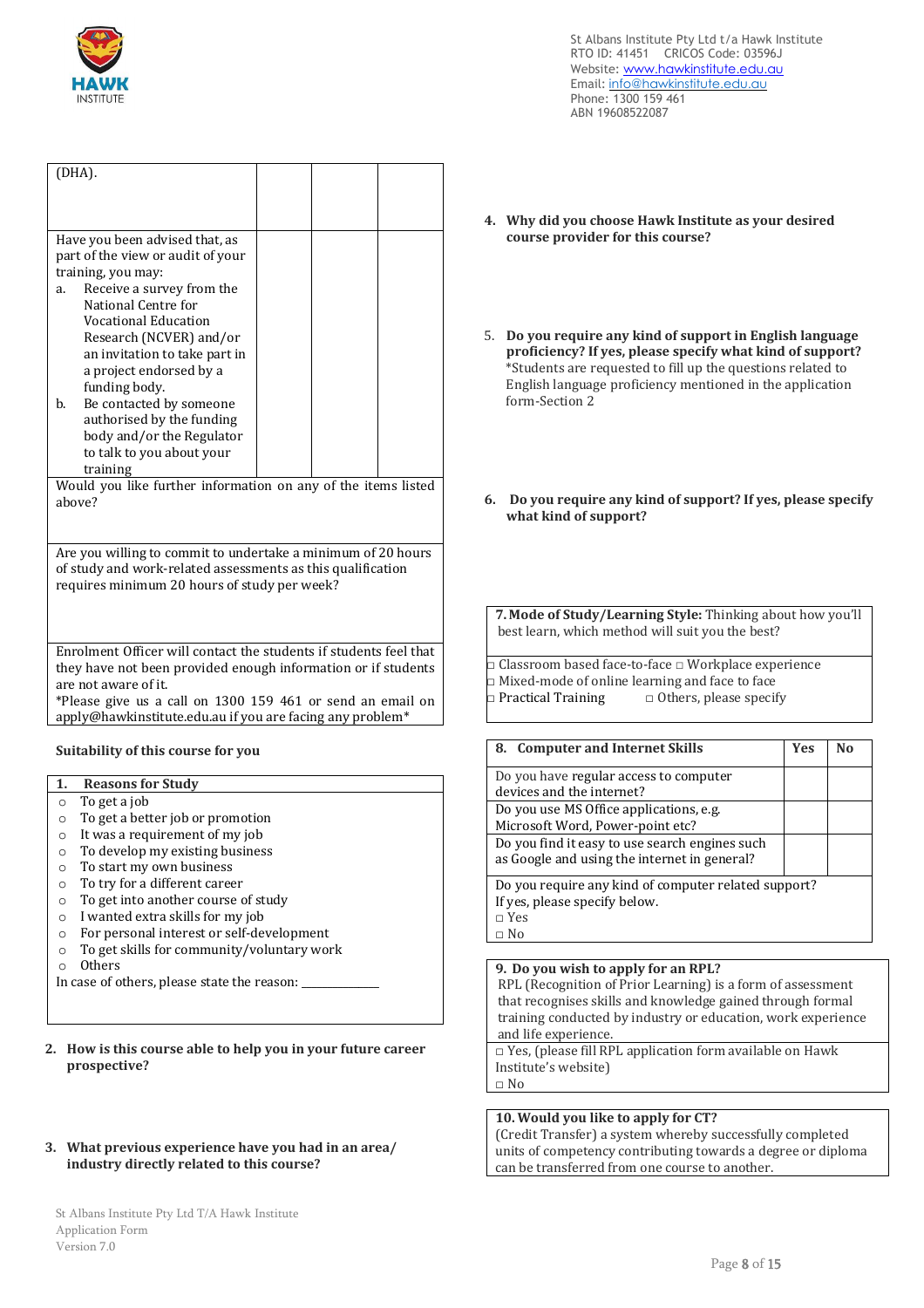

St Albans Institute Pty Ltd t/a Hawk Institute RTO ID: 41451 CRICOS Code: 03596J Website: www.hawkinstitute.edu.au Email: [info@hawkinstitute.edu.au](mailto:info@hawkinstitute.edu.au) Phone: 1300 159 461 ABN 19608522087

□ Yes, (please fill CT Application Form available on Hawk Institute's website) □ No

#### *Please Note: As a part of Automotive course, students are required to handle physical work i.e. heavy lifting, moving part and tyres, etc.*

# **Student Declaration**

□ I certify that I have filled this PTR Form by myself

 $\Box$  I have completed all the answers of this PTR form in a true and correct manner and provided genuine answers to the best of my knowledge.

#### **Student Signature: Date:**

# **Appendix 2**

#### **Important Information for Students**

*Please read the below given information carefully before signing the application form. Students may contact Hawk Institute for any further information or email us at [apply@hawkinstitute.edu.au.](mailto:apply@hawkinstitute.edu.au) It is advisable to read Student's handbook for detailed information.*

#### **For VET Qualifications: Course Monitoring and Attendance Policy**

Hawk Institute has a Course Monitoring and Attendance Policy which states that the students are required to maintain satisfactory course progress throughout the course. Students are also required to attend their classes and maintain 80% of attendance throughout the course. Low attendance implies that student might not be able to complete their course on time and it might lead to unsatisfactory course progress. Hawk Institute is required to report students on the basis of unsatisfactory course progress in two consecutive study periods to the Department of Home Affairs (DHA).

**Satisfactory course Progress**: where a student is able to meet course progress requirements for a study period as identified in the Training and Assessment Strategy for each course. Satisfactory course progress is defined as successfully completing or demonstrating competency in at least 50% of the units in any study period.

Hence, students are required to attend classes in accordance with course timetables to make satisfactory course progress. Under the Education Services for Overseas Students Act 2000 and the National Code 2018, *Hawk Institute* is required **to report unsatisfactory course progress** (failing to complete at least 50% of units for two consecutive study periods) **to the Department of Home Affairs** (DHA) via PRISMS.

*Note:* Students will not be reported on the basis of attendance. However, low attendance may lead to unsatisfactory course progress which can lead to you being reported to the DHA.

If an overseas student is not attending scheduled classes, but is making satisfactory progress in their course, then the course duration set may not be suitable for that student—because this

may mean that they already have the skills, knowledge and experience to progress in their course without receiving structured training.

Hawk Institute will reduce the duration of the course to the minimum duration required, given the student's existing skills and knowledge, while maintaining a minimum of 20 scheduled course contact hours per week.

For detailed information, kindly refer to Course Monitoring and Attendance Policy available on website or refer to Student's handbook.

**For General English:** Students are required to attend their classes and maintain minimum 80% of attendance throughout the course for better learning. Hawk Institute is required to report students to the Department of Home Affairs on the basis of unsatisfactory attendance.

**Satisfactory Attendance:** Students must maintain a minimum of 80% of attendance throughout the course for satisfactory attendance.

*Please Note: Students are required to attend a minimum 20 scheduled course contact hours per week*

### **Fee Payment**

a) The initial tuition fee, application fee and material fee (if applicable) as stated in the offer letter must be paid in advance before the commencement of the course for confirmation of enrolment at the institute.

b) Students are not required to pay more than the initial tuition fee amount as stated on the offer letter (or 50% of the tuition fee) before the start of the course. However, students can pay more than 50% if they wish to do so. Any amount of fees paid before the start of the course will be reflected on the Confirmation of Enrolment (COE).

c) Any remaining tuition fees can be paid through payment plan arrangements. All students are required to understand and sign the fees agreement which states the next instalment amounts with the due dates. All due dates on the tuition fees are kept at standard 15th of every month.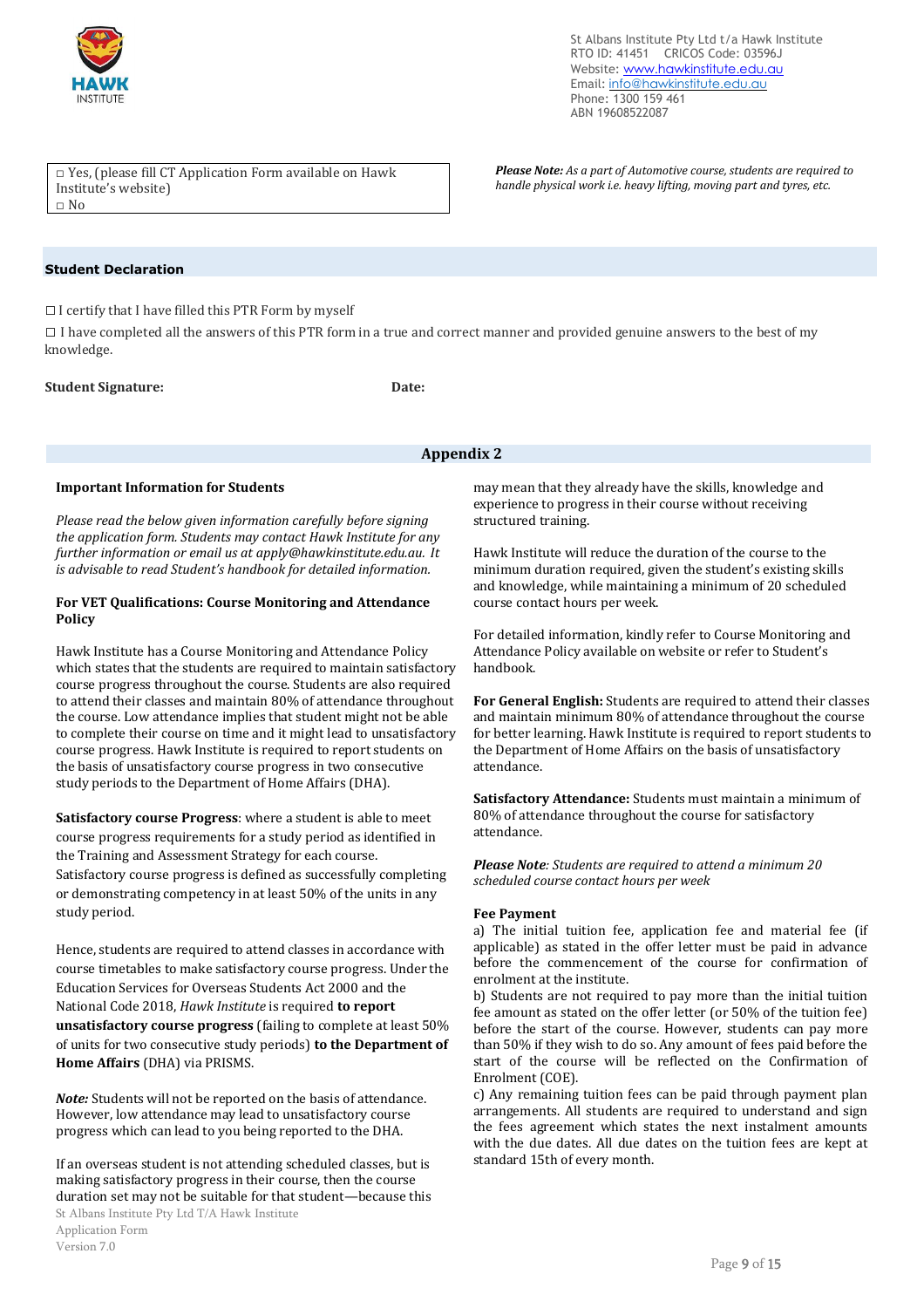

St Albans Institute Pty Ltd t/a Hawk Institute RTO ID: 41451 CRICOS Code: 03596J Website: www.hawkinstitute.edu.au Email: [info@hawkinstitute.edu.au](mailto:info@hawkinstitute.edu.au) Phone: 1300 159 461 ABN 19608522087

d) Student must pay full tuition fees for each term by the due date or as specified in the invoices unless any other payment plan/arrangement is agreed with the institute.

e) Tuition fees will be payable to the Institute by a bank draft or telegraphic transfer (or other approved payment options) in Australian dollars as agreed by the institute.

f) Students must pay their fee directly to Hawk Institute. Student should not pay the fee to the agent and/ or third party in relation to the application for enrolment.

#### *g) Reminder Letter*

In case the student's instalment falls on a particular month, a friendly email reminder along with the first warning letter will be issued to the student after 7 working days of the date when the student has missed the payment i.e. 7 working days after the "due date". Students may also be informed via phone call or post for initial reminder.

After sending the first warning letter, if the student fails to make the payment again and does not communicate with the accounts department, a second warning letter will be issued to the student after 7 Working days of sending the first warning letter. Students will be provided with 7 more working days to make the payment or to request for an extension. Students must meet the Accounts Officer or call Hawk Institute at 1300 159 461 if they require any kind of support.

h) If a student fails to make the payment and/or does not communicate with Hawk Institute even after the second warning letter, a final notice i.e." Intention to cancel Enrolment" will be issued to the student. Students will be provided with 20 working days to make complaints or lodge appeals.

If a student fails to make the payment of the outstanding fees after sending Intention to cancel enrolment and/or does not access the complaints and appeals procedures, Student's enrolment will be cancelled after 20 working days of the final notice.

The suspension of enrolment will cause following restrictions to apply:

i. Loss of access to the Institute's library service, Learning Management System, classroom, computer system including internet and others.

ii. Loss of access to enrolment records, results and academic certificates.

iii. Inability to attend any classes where this may result in students having to repeat missed work and/units.

The student has the right to appeal against the decision from the date of letter. Refer to complaints and appeal policy for information available on Hawk Institute s website.

If the student decides to appeal against the decision, his/her enrolment will be kept active until both internal and external appeal process is completed.

i) If students choose not to appeal against the institute's decision and makes no further payment or do not contact the institute concerning their debt, their enrolment may be cancelled, and the student will be reported to the Department of Home Affairs for non-payment of fees.

j) If student decides to not appeal against the decision and accepts to pay the fees, then students will be required to pay the full dues along with late fee of \$50 per week.

k) An additional fee for re-assessments will be applicable as:

St Albans Institute Pty Ltd T/A Hawk Institute

Application Form Version 7.0

Students will be given total 3 attempts including 1 original, first two reassessment attempts will be free of cost; however, reassessment fee for the third reassessment will incur a fee of \$300.

Cost of reassessment will be as follows:

- 1<sup>st</sup> Original submission: Free of cost
- 2<sup>nd</sup> Reassessment fee: Free of cost
- 3<sup>rd</sup> Reassessment fee: 300

If student fails in the 3rd reassessment, then students will have to repeat unit. Repeat unit fee- \$300.

l) Students who enrol in additional courses will be required to pay a separate tuition fee as specified for the course.

m) The tuition fee charged to the student will remain the same provided the student remains enrolled in the same course. If the student transfers the course, tuition fee for the transferred course will be applied.

Please Note: Fees are subjected to change without prior notice. Students are advised to contact student administration for updated fees and charges. However, fees won't change once student agreement has been signed.

n) If the student's visa status changes (e.g. becomes a temporary or permanent resident), the student will continue to pay full overseas student fees for the duration of the enrolled program.

o) Hawk Institute reserves the right to engage in any third party to recover any outstanding fees payable to the institute. The cost incurred to the Institute for engaging a third party to recover such outstanding fees will be charged to the student.

p) Hawk Institute has Refund's policy and procedures to ensure all students are treated fairly and with integrity when applying for refunds.

q) All refunds applications will be submitted to the student administration department and the following procedures will be followed in assessing the application.

r) All 'refunds' will be approved by the Accounts Officer and the applications will be processed within 10 working days of the application being placed.

## **Refund of Tuition fees**

A student who wishes to apply for a refund of tuition fees in accordance with this refund policy should do so by filling up a Refund Application form is available at Hawk Institute's reception and on Hawk Institute's website [www.hawkinstitute.edu.au.](http://www.hawkinstitute.edu.au/) Students must submit refund application form along with other supporting documents on campus. The documents should be submitted to:

> Accounts Officer St Albans Institute Pty Ltd T/A Hawk Institute Level 4, 171 La Trobe Street, Melbourne, Victoria – 3000 Australia Or

#### Email us a[t accounts@hawkinstitute.edu.au](mailto:accounts@hawkinstitute.edu.au)

**All students' refunds are conditional on the following:**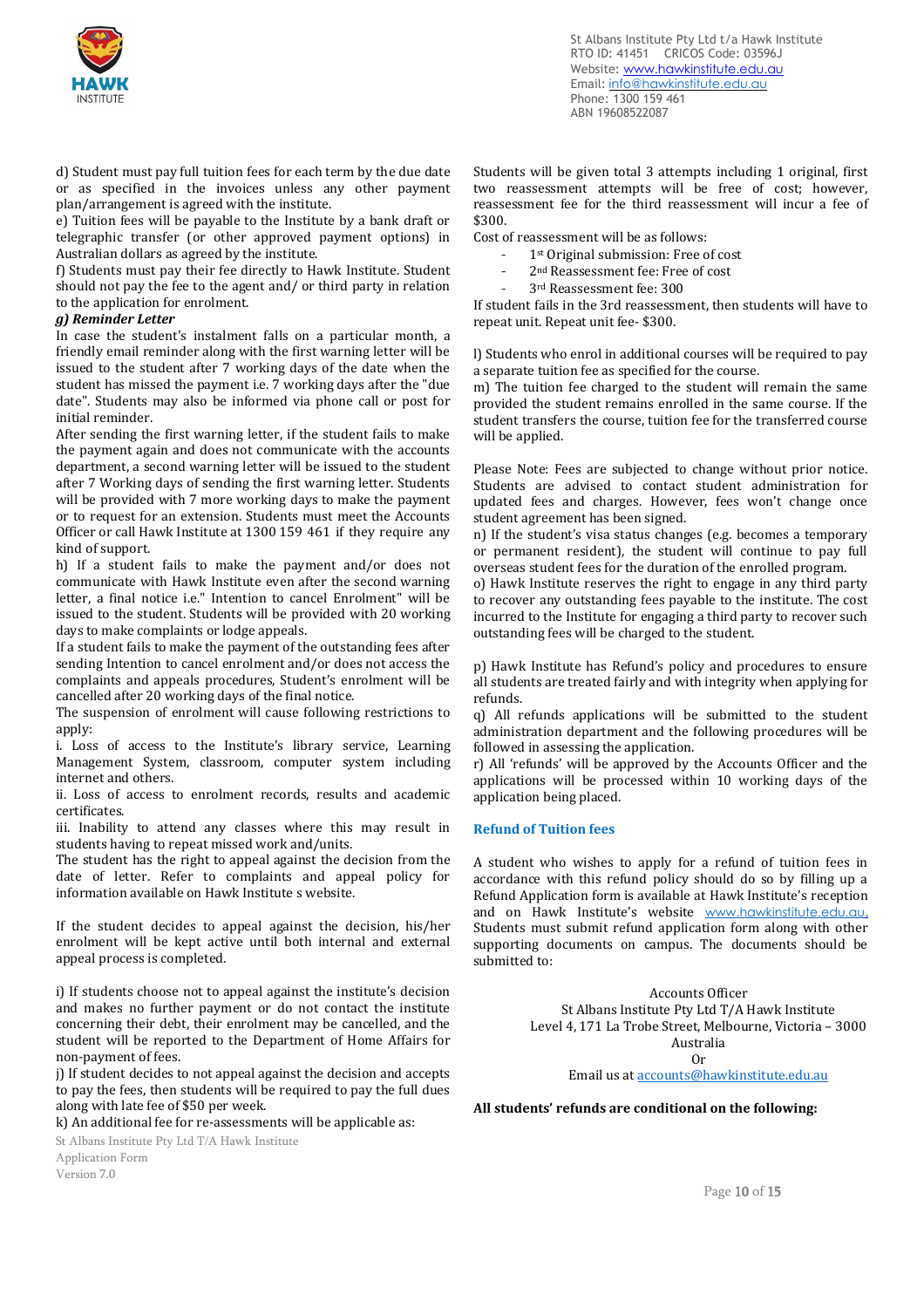

# **Please refer to the course refund table below for details:**

| <b>HAWK INSTITUTE COURSE FEE REFUND TABLE</b>                                                                                 |                                                                                                                                                                                                                                                                                                                                                                                                                                             |                                   |                        |  |  |  |
|-------------------------------------------------------------------------------------------------------------------------------|---------------------------------------------------------------------------------------------------------------------------------------------------------------------------------------------------------------------------------------------------------------------------------------------------------------------------------------------------------------------------------------------------------------------------------------------|-----------------------------------|------------------------|--|--|--|
| <b>Refund circumstances</b>                                                                                                   | Refund of tuition fees paid                                                                                                                                                                                                                                                                                                                                                                                                                 | <b>Refund of</b><br>material fees | <b>Application Fee</b> |  |  |  |
| Withdrawal at least 12 full weeks or more<br>prior to agreed start date.                                                      | 100%                                                                                                                                                                                                                                                                                                                                                                                                                                        | 100%                              | No refund              |  |  |  |
| Withdrawal between 6 to 11 full weeks<br>prior to the agreed start date.                                                      | 50%                                                                                                                                                                                                                                                                                                                                                                                                                                         | 100%                              | No refund              |  |  |  |
| Withdrawal in 5 full weeks or less                                                                                            | No refund                                                                                                                                                                                                                                                                                                                                                                                                                                   | No refund                         | No refund              |  |  |  |
| Withdrawal after the course start date                                                                                        | No refund                                                                                                                                                                                                                                                                                                                                                                                                                                   | No refund                         | No refund              |  |  |  |
| Course withdrawn by the institute                                                                                             | 100%                                                                                                                                                                                                                                                                                                                                                                                                                                        | 100%                              | 100%                   |  |  |  |
| Application rejected by the Institute                                                                                         | 100%                                                                                                                                                                                                                                                                                                                                                                                                                                        | 100%                              | No Refund              |  |  |  |
| The course is not provided fully to the<br>student because the Institute has a sanction<br>imposed by a government regulator. | Refund of unused portion of tuition<br>fees for future terms                                                                                                                                                                                                                                                                                                                                                                                | No refund                         | No refund              |  |  |  |
| Visa refused prior to the course<br>commencement                                                                              | Total amount of the pre-paid fees<br>received by Hawk Institute for the<br>course in respect of the student<br>course less the following amount<br>(a) 5% of the total amount of pre-<br>paid fees that the provider received<br>in respect of the student for the<br>course before the default day; or<br>(b) a maximum sum of \$500<br>whichever is lesser                                                                                | 100%                              | 100%                   |  |  |  |
| Visa is refused after the commencement of<br>the studies due to not meeting visa<br>requirements.                             | The refund amount = weekly tuition<br>fee x the number of weeks in the<br>default period<br>a. The weekly tuition fee = total<br>tuition fee for the course / number<br>of calendar days in the course x 7.<br>This amount is rounded up to the<br>nearest whole dollar.<br>b. The number of weeks in the<br>default period = number of calendar<br>days from the default day to the end<br>of the period to which the payment<br>relates/7 | No Refund                         | No refund              |  |  |  |
| RPL fee                                                                                                                       | No refund if the 'Statement of<br>Attainment' is provided                                                                                                                                                                                                                                                                                                                                                                                   | No refund                         | No refund              |  |  |  |
| Visa refused due to submission of the<br>fraudulent documents by or on behalf of the<br>student                               | No refund                                                                                                                                                                                                                                                                                                                                                                                                                                   | No refund                         | No refund              |  |  |  |
| Withdrawal from the course without<br>notification or breaching their visa<br>conditions                                      | No refund                                                                                                                                                                                                                                                                                                                                                                                                                                   | No refund                         | No refund              |  |  |  |
| Visa cancelled due to actions of the student                                                                                  | No refund                                                                                                                                                                                                                                                                                                                                                                                                                                   | No refund                         | No refund              |  |  |  |
| Student abandons the course                                                                                                   | No refund                                                                                                                                                                                                                                                                                                                                                                                                                                   | No refund                         | No refund              |  |  |  |
| The Institute cancels an enrolment due to<br>serious student misconduct                                                       | No refund                                                                                                                                                                                                                                                                                                                                                                                                                                   | No refund                         | No refund              |  |  |  |

Note: If a student's enrolment falls within no refund timelines before the agreed start date of the course and the student decides to withdraw from the course, then there will be no refund.

For example: If a student enrols in week 5 before course start date, he/she will not be eligible for refund if student withdraws from the course as enrolment falls within no refund time period of 5 weeks prior to the agreed start date of the course.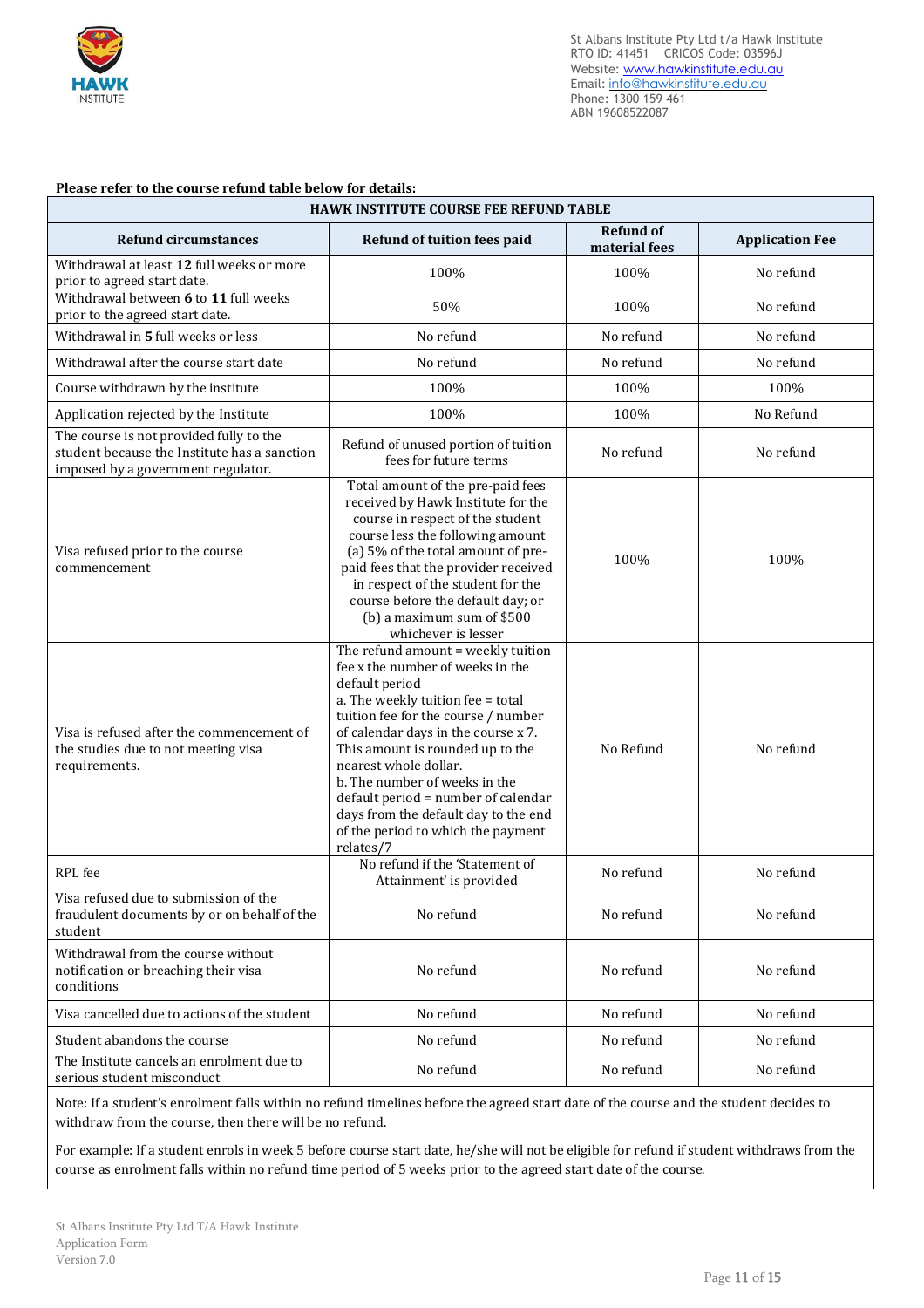

#### **COOLING OFF PERIOD**

Hawk Institute will provide applicants a 7-day cooling off period. This means that if a student accepts the offer letter to study at Hawk Institute and pays Hawk Institute relevant course fees as per the signed agreement. If the student changes their mind (for any reason), a full refund of course fees paid till date will be provided. Students must notify Hawk Institute in writing within 7 days of the signed agreement date.

#### **STUDENT'S RIGHTS TO APPEAL**

- a. Any student who is refused for a refund by the Institute may appeal within 20 working days in writing to the student Administration Manager and follow the complaints and appeal process of Hawk Institute.
- b. The institute's appeal process does not restrict the student's right to pursue other legal avenues.

The written agreement and the right to make complaints and seek appeals of decisions and action under various processes, does not affect the rights of the students to take action under the Australian Consumer Law if the Australian Consumer Law applies.

#### *Timeline for refund*

It is to be noted that refund will be made available to students differently based on the student's default and providers (Hawk **Media Consent** Institute) default.

- **i. In case of Student default:** Refund will be paid within the period of 20 working days after receiving written notification/claim from student and relevant forms duly signed by the student.
- **ii. In case of Provider's (Hawk Institute) default:** Refund will be paid within the period of 14 days after cessation of the course.

Please refer to detailed information on fee payment and refunds on the Fee payment and Refund policy available on Hawk Institute's website and/or student's handbook.

#### **Tuition Protection Services**

- **The Tuition Protection Service (TPS**) is an initiative of the Australian Government to assist international students whose education providers are unable to fully deliver their course of study. The TPS ensures that international students are able to either:
- complete their studies in another course or with another education provider or
- receive a refund of their unspent tuition fee For more information, please visit <https://tps.gov.au/Home/NotLoggedIn>

#### **Complaints and Appeals Policy**

Hawk Institute has a student's "Complaints and Appeals Policy and Procedures" to provide students with a fair and equitable process for resolving any disputes or complaints they may have. After completing Hawk Institute's informal and formal complaints processes, a student dissatisfied .<br>the outcome may lodge an internal appeal. If dissatisfied with the course progress. outcome, the students may lodge an appeal externally i.e. request

St Albans Institute Pty Ltd t/a Hawk Institute RTO ID: 41451 CRICOS Code: 03596J Website: www.hawkinstitute.edu.au Email: [info@hawkinstitute.edu.au](mailto:info@hawkinstitute.edu.au) Phone: 1300 159 461 ABN 19608522087

mediation through Commonwealth Ombudsman, which is free of cost. It is important that the student refers to a detailed complaints and appeals procedure in student's handbook. Alternatively, it can be obtained from the Administration or viewed at website [www.hawkinstitute.edu.au.](http://www.hawkinstitute.edu.au/)

*IMP NOTE: Commonwealth Ombudsman is a free and independent service (phone 1300 362 072).*

Examples of an external or independent body or person may include:

- private conciliators or dispute resolution counsellors
- a complaints and appeals body established by a peak industry body
- representatives of Commonwealth and state or territory
- government departments including the Office of the Training Advocate; or Commonwealth and state or territory offices of the Ombudsman may be the appropriate body for a public provider.

#### **Commonwealth Ombudsman**

Commonwealth Ombudsman investigates complaints about problems that overseas students have with private education and training in Australia. The Ombudsman's services are free, independent and impartial. You can find out more about this service on their website: [http://www.ombudsman.gov.au/.](http://www.ombudsman.gov.au/)

From time to time, Hawk Institute staff may request to take photographs/videos or verbal/written interviews/testimonials of students at Hawk Institute or at places where the student is involved in an activity. These creations may be used in a classroom, or at on-the-job work activities or could be published by Hawk Institute in print, digital or broadcast media such as documents, the student magazine, website, television, YouTube, social media platforms, newsletters, displays, journals, professional development materials for trainers and marketing collateral. Staff may also at times request that students provide any of the above of the students' own creation for the same purposes.

❑ I consent to the use of my photos / videos / testimonials / interviews to be used in Hawk Institute's promotional materials prepared for marketing purposes in Australia and overseas.

## **Media Consent withdrawal option**

You have the right to refuse the use of your image or work. You may also decline the media consent by choosing "no consent" option below or withdraw your consent any time by sending an email or contacting Hawk Institute's student administration.

I do not consent to the use of my photos/videos/testimonials/interviews to be used in Hawk Institute's promotional materials prepared for marketing purposes in Australia and overseas.

#### **Privacy Notice**

Personal information may be collected and disclosed to relevant bodies which may include verification of a student's previous qualifications, Commonwealth and State Agencies and the Department of Home affairs regarding change in enrolment details with or in case of a breach of the visa conditions such as unsatisfactory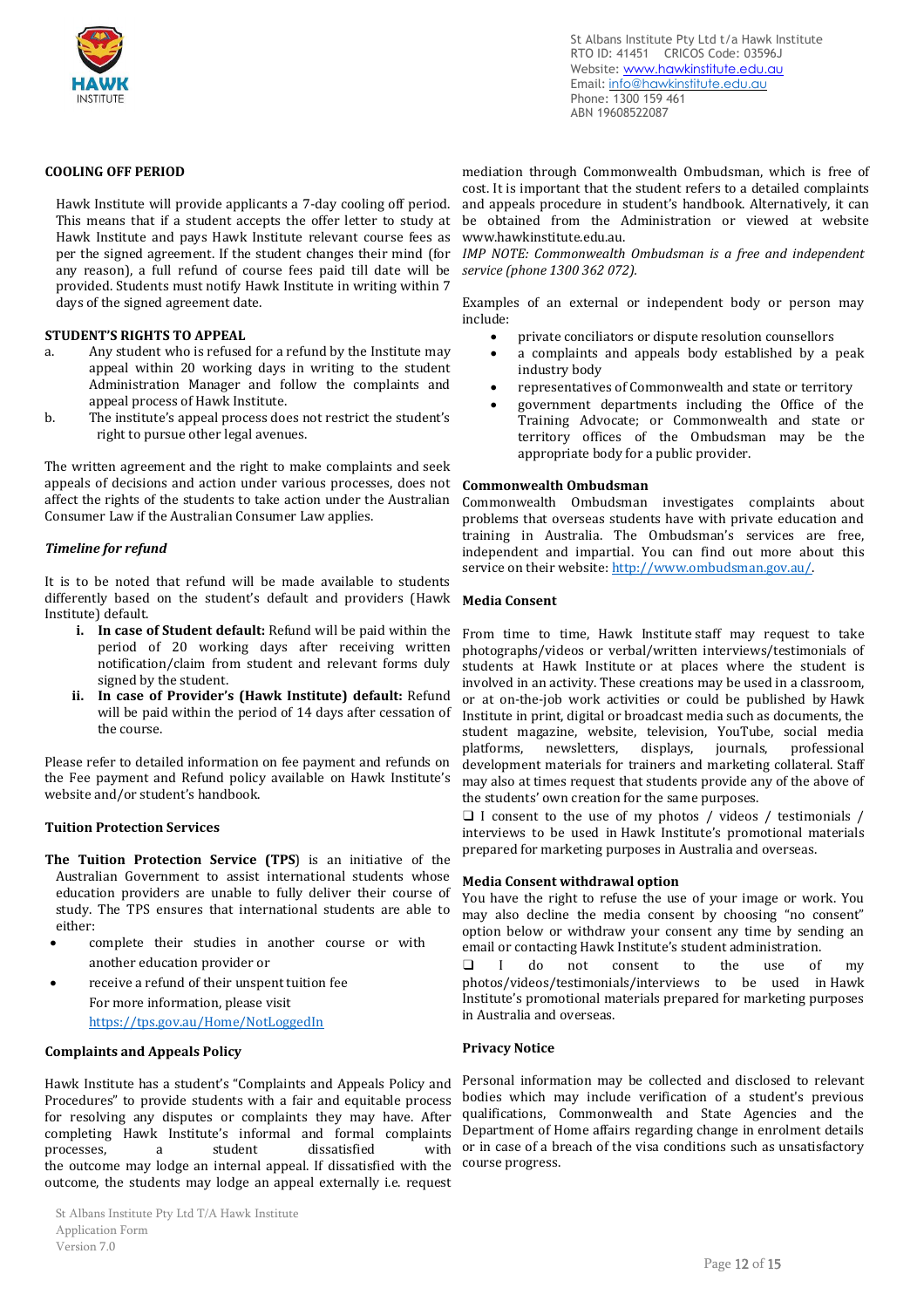

Hawk Institute will endeavor to take all the reasonable steps to • - Commonwealth and State or Territory government departments protect personal information from misuse, loss or unauthorised and authorised agencies; access, modification or disclosure.

stores and uses personal information only for the purposes of • Personal information that has to be disclosed to NCVER may be administering student enrolment and education. The information collected is confidential and will not be disclosed to third parties without your consent, except to meet government, legal or other regulatory authority requirements.

Information is collected on this form and during your enrolment in order to meet the obligations of Institute under the ESOS Act and the National Code 2018; and to ensure student compliance with the conditions of their visas and their obligations under Australian immigration laws generally. The authority to collect this information is contained in the Education Services for Overseas Students Act 2000 (ESOS Act 2000), the Education Services for Overseas Students Regulations 2019 and the National Code of Practice for Providers of Education and training to Overseas Students 2018 (National Code 2018). Information collected about you on this form and during your enrolment can be provided, in certain circumstances, to the Australian Government and designated authorities and, if relevant, the Tuition Protection Scheme and the TPS Director. In other instances, information collected on this form or during your enrolment can be disclosed without your consent where authorised or required by the law.

Under the National Vocational Education and Training Regulator (Data Provision Requirements) Instrument 2020, Hawk Institute is required to collect personal information about you and to disclose that personal information to the National Centre for Vocational Education Research Ltd (NCVER).

Your personal information (including the personal information contained on this application form, USI and your training activity data) may be used or disclosed by Hawk Institute for statistical, administrative, regulatory and research purposes. Hawk Institute may disclose your personal information for these purposes to third parties, including:

- 
- - National Centre for Vocational Education Research (NCVER);
- used or disclosed by NCVER for the following purposes:
	- populating authenticated VET transcript
	- pre-populating Hawk Institute's student application/enrolment forms
	- facilitating statistics and research relating to education, including surveys and data linkage

• Understanding how the VET market operates, for policy, workforce planning and consumer information; planning and consumer information; and Administering VET, including programme administration, regulation, monitoring and evaluation.

You may receive an NCVER student survey which may be administered by an NCVER employee, agent or third-party contractor. Please note that you may opt out of the survey at the time of being contacted.

NCVER will collect, hold, use and disclose your personal information in accordance with the Privacy Act 1988 (Cth), the VET Data Policy and all NCVER policies and protocols (including those published on NCVER's website at **www.ncver.edu.au**).

# **Access, correction and complaints**

You have the right to seek access to or correction of your own personal information. You may also complain if you believe your privacy has been breached. Complaints and Appeals policy and procedures is available on Hawk Institute's website and can also be made available from the reception.

# **Emergency Medical Indemnity**

I \_\_\_\_\_\_\_\_\_\_\_\_\_\_\_\_\_\_\_\_\_\_\_\_\_\_\_\_\_\_\_\_ also authorise Hawk Institute or their representative to obtain Medical Treatment in the event of an emergency and indemnify Hawk Institute or their representative.

# **Appendix 3**

**If you wish for Hawk Institute t**o create a USI on your behalf, be aware of the following:

Hawk Institute will collect information about you for the purpose of creating a USI, this information is collected under the *Student Identifiers Act 2014*

This information can only be used for:

- Applying, verifying and giving a USI
- Resolving problems with a USI; and

• Creating authenticated vocational education and training (VET) transcripts;

- This information may be shared with:
	- Commonwealth and State/Territory government departments and agencies and statutory bodies performing functions relating to VET for:
	- The purpose of administering and auditing VET, VET providers and VET programs;
	- Education related policy and research purposes; and
	- To assist in determining eligibility for training subsidies
	- VET regulators to enable them to perform their VET regulatory functions;
	- VET admissions Bodies for the purpose of administering VET and VET programs,
	- Current and former Registered Training Organisations to enable them to deliver VET courses to individual, meet their reporting obligations under the VET standards and government contracts and assist in determining eligibility for training subsidies;
	- Schools/Institutes for the purpose of delivering VET courses to the individual and reporting on these courses;
	- The National Centre for Vocational Education Research for the purpose of creating authenticated VET transcripts, resolving problems with USIs and the collection, preparation and auditing of national VET statistics;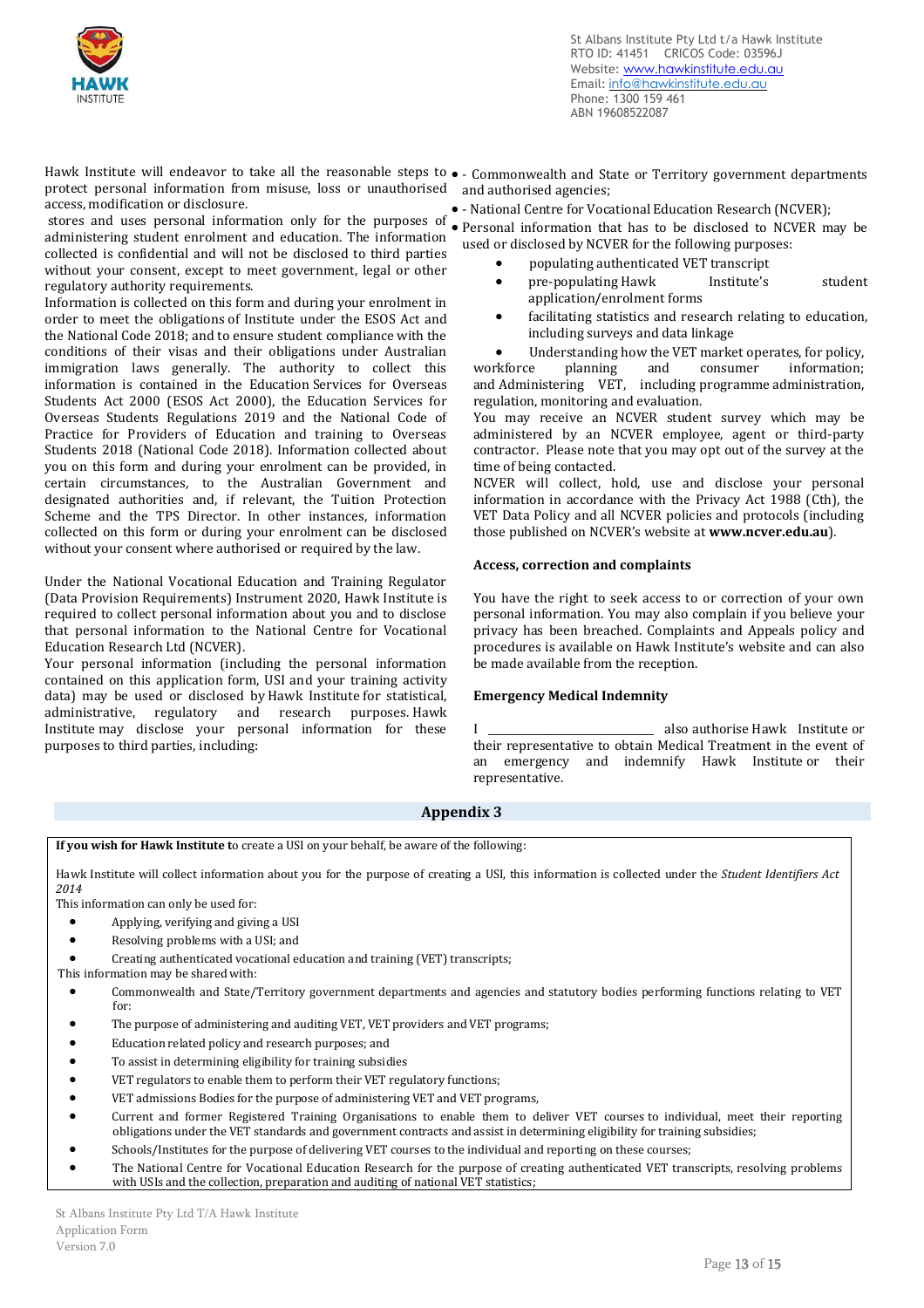

- Researchers for education and training related research purposes;
- Any other person or agency that may be authorised or required by law to access the information;
- Any entity contractually engaged by the Student Identifies Registrar to assist in the performance of his or her functions in the administration of the USI system; and

#### **Will not be disclosed without your consent unless authorised or required by or under law.**

If you would like us (Hawk Institute) to apply for a USI on your behalf, you must authorise us to do so (refer to USI section mentioned above in the application form and declare that you have read the privacy information at [https://www.usi.gov.au/documents/privacy-notice-when-rto-applies](https://www.usi.gov.au/documents/privacy-notice-when-rto-applies-their-behal)[their-behal.](https://www.usi.gov.au/documents/privacy-notice-when-rto-applies-their-behal) You must also provide some additional information as noted below so that we can apply for a USI on your behalf.

Students will be required to fill up USI consent Application form during induction prior to the course commencement.

# **OFFICE USE ONLY**

| <b>Staff Member:</b>                                                                                                                                                      |            |                |                               |  |
|---------------------------------------------------------------------------------------------------------------------------------------------------------------------------|------------|----------------|-------------------------------|--|
| Signature:                                                                                                                                                                | Date:      |                |                               |  |
| <b>Student ID:</b>                                                                                                                                                        |            |                |                               |  |
| <b>Student Application Checklist</b>                                                                                                                                      |            |                |                               |  |
| <b>Particulars</b>                                                                                                                                                        | <b>Yes</b> | N <sub>o</sub> | <b>Comments</b> (if required) |  |
| Student Management System Updated                                                                                                                                         |            |                |                               |  |
| New Student/Existing Student                                                                                                                                              |            |                |                               |  |
| Any support need identified on application form<br>have been discussed with the student and<br>forwarded to relevant support officer to make<br>arrangements for support. |            |                |                               |  |
| Student Enrolment Activated                                                                                                                                               |            |                |                               |  |
| ID number Issued                                                                                                                                                          |            |                |                               |  |

#### *Office use: Pre-Training Review*

*Note to the Enrolment officer: Enrolment officer must refer to Guidelines and Procedures of "Pre-Training Review-Assessor Version" while evaluating PTR questions completed by students*

| <b>Pre-Training Evaluation</b>                                                                                                                                   |        |              |        |           |        |                       |  |
|------------------------------------------------------------------------------------------------------------------------------------------------------------------|--------|--------------|--------|-----------|--------|-----------------------|--|
| Qualification applying for:                                                                                                                                      |        |              |        |           |        |                       |  |
| Student name:                                                                                                                                                    |        |              |        |           |        |                       |  |
| PTR call conducted via:                                                                                                                                          | $\Box$ | Face to face | $\Box$ | Telephone | $\Box$ | Other, please specify |  |
| <b>Summary of Discussion</b><br>(Enrolment Officer<br>or<br>representative must provide<br>brief<br>the<br>of<br>summary<br>discussion had with the<br>student). |        |              |        |           |        |                       |  |

| <b>Pre-Training Evaluation Checklist</b>                                                                                                                                                                                                  |              |  |  |  |
|-------------------------------------------------------------------------------------------------------------------------------------------------------------------------------------------------------------------------------------------|--------------|--|--|--|
| Hawk Institute must use this pre-training review checklist to ensure that the student will be enrolled in a course suitable to their needs, abilities, and<br>study/career goals, and to recommend appropriate learning or other support. |              |  |  |  |
| <b>Section 1</b>                                                                                                                                                                                                                          |              |  |  |  |
| Identity has been verified.                                                                                                                                                                                                               |              |  |  |  |
|                                                                                                                                                                                                                                           | $\Box$ No    |  |  |  |
| Understands course information including entry requirements, units, course duration, including holidays, mode of study,                                                                                                                   |              |  |  |  |
| location and assessment methods.                                                                                                                                                                                                          | $\square$ No |  |  |  |
| Student is aware of the course progress and attendance requirements including deferment suspension and cancellation of                                                                                                                    | $\Box$ Yes   |  |  |  |
| the course                                                                                                                                                                                                                                | $\Box$ No    |  |  |  |